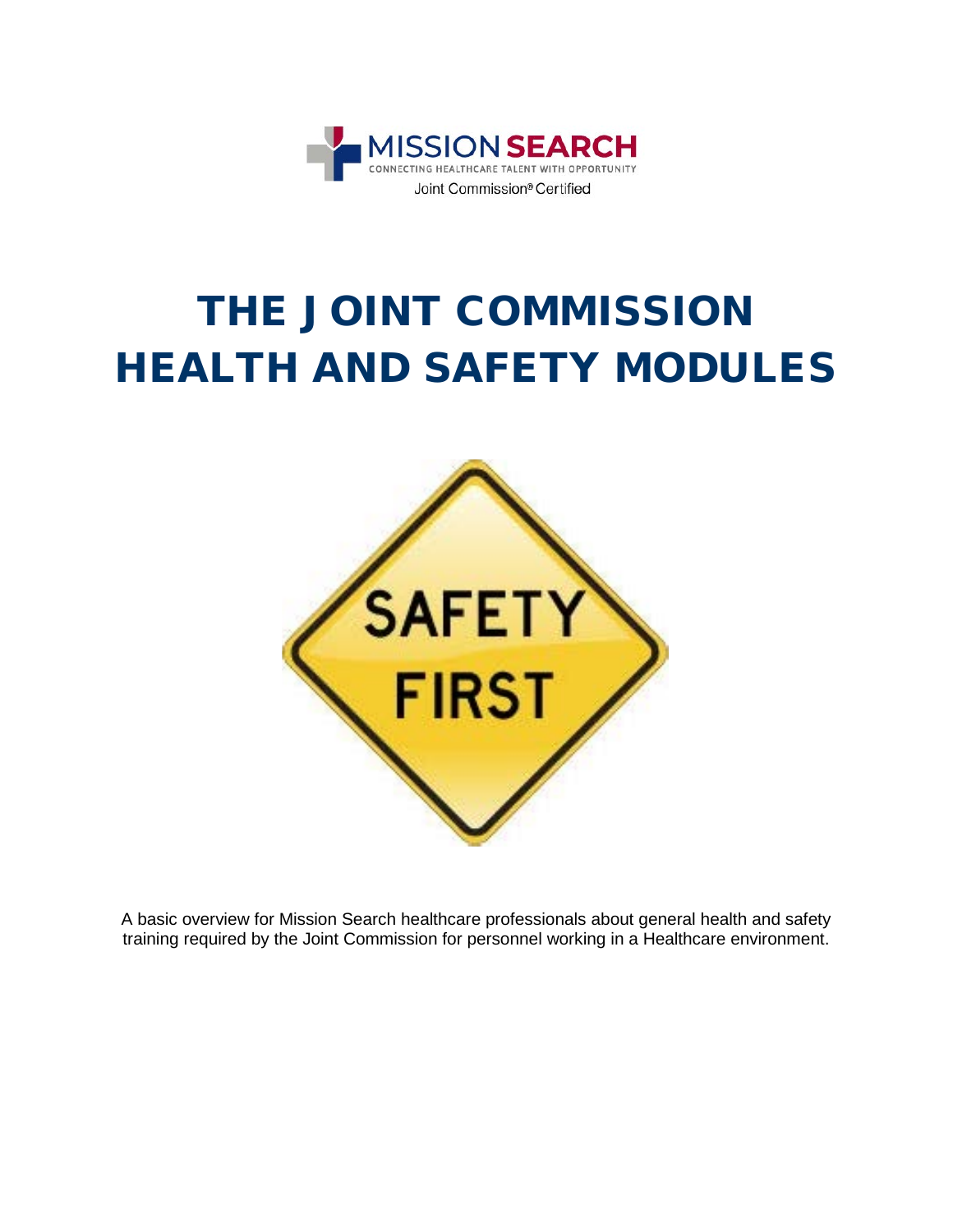

### THE JOINT COMMISSION HEALTH AND SAFETY MODULES

These self-directed learning modules contain information you are expected to know to protect you, patients, and guests of our client facilities, and are designed to meet the annual general health and safety training required by the Joint Commission for personnel working in a Healthcare environment.

Each client facility may have their own procedures, please contact your supervisor at the beginning of your assignment to obtain additional information specific to your department.

### MISSION SEARCH MODULES:

- [Age Specific Care](https://missionsearch.com/wp-content/uploads/2016/09/Age-Specific.pdf)
- [Bloodborne Pathogens](https://missionsearch.com/wp-content/uploads/2016/09/Bloodborne-Pathogens.pdf)
- [Elder Abuse and Neglect](https://missionsearch.com/wp-content/uploads/2016/09/Elder-Abuse-and-Neglect.pdf)
- [Fire Safety](https://missionsearch.com/wp-content/uploads/2016/09/Fire-Safety.pdf)
- [Hazardous Chemicals](https://missionsearch.com/wp-content/uploads/2016/09/HazChem.pdf)
- [Infection Control &](https://missionsearch.com/wp-content/uploads/2016/09/Infection-Control-and-TB.pdf) TB
- [Medical Facility Safety](https://missionsearch.com/wp-content/uploads/2016/09/Medical-Facility-Safety.pdf)
- [Pain Management](https://missionsearch.com/wp-content/uploads/2016/09/Pain-Management.pdf)
- [Patient Transfers](https://missionsearch.com/wp-content/uploads/2016/09/Patient-Transfers.pdf)
- [Prevent Backaches](https://missionsearch.com/wp-content/uploads/2016/09/Prevent-Backaches.pdf)
- [Restraints](https://missionsearch.com/wp-content/uploads/2016/09/Retraints.pdf)
- [Workplace Violence](https://missionsearch.com/wp-content/uploads/2016/09/Workplace-Violence.pdf)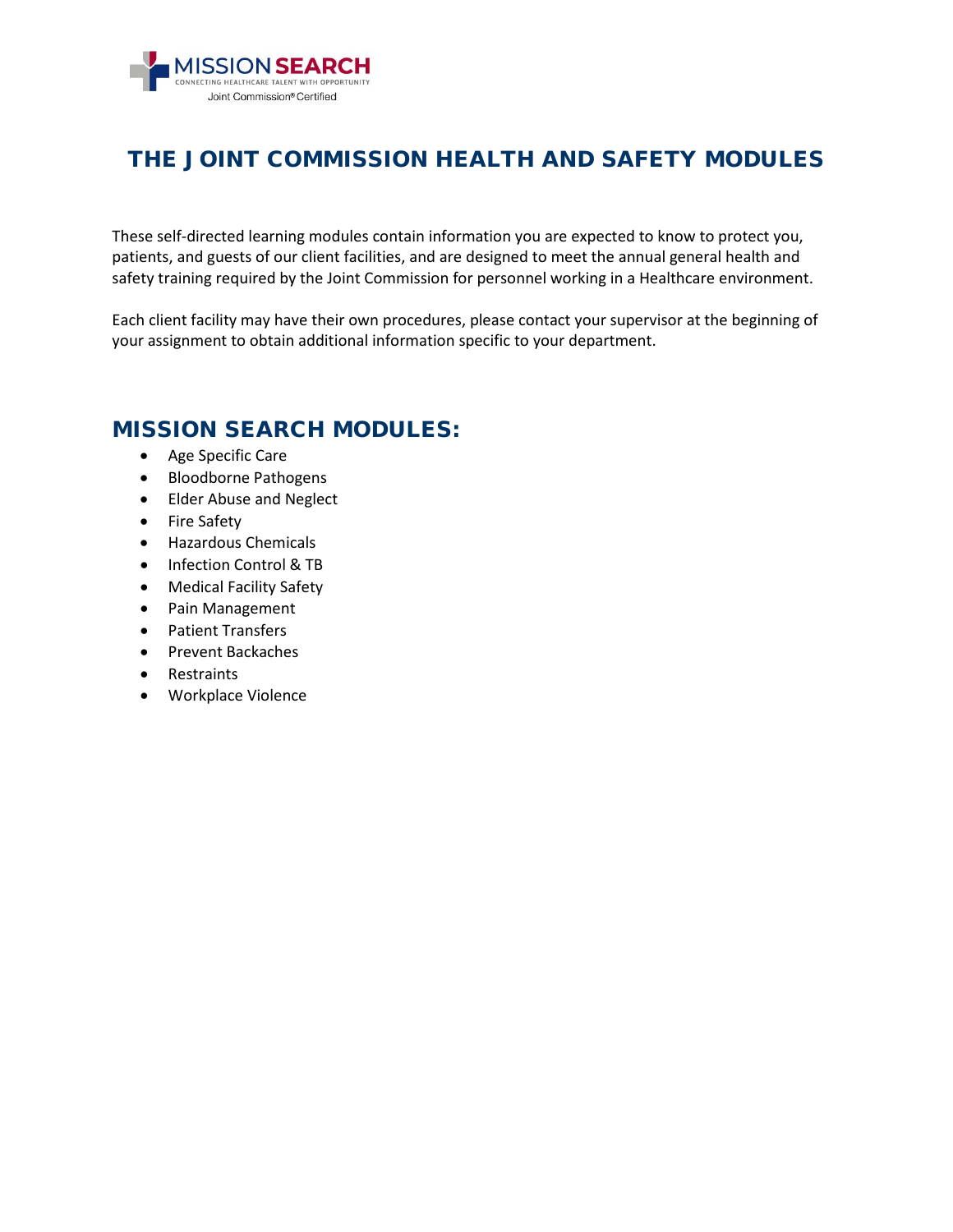



### AGE SPECIFIC CARE

Patients of different age groups have different needs, both physically and psychologically. We all recognize this. However, it is one thing to recognize the differences, and another to consciously address each individual according to his/her physical and mental age.

- Age specific training is not limited to Doctors and Nurses
	- Competency should be for each age group

Factors that need to be taken into consideration to establish competency in each age group include:

- How well do you know what normal physical growth should be and how to assess it
- How well do you know what normal mental development should be and how to assess it
- How well do you know what normal psychosocial development should be and how to assess it
- How well can you provide and interpret information
- How well do you communicate
- How well do you relate to, and interact with family members or others that have a strong relationship with the patient



#### **Infants First year**

**Physical:** Growth rapid; weight doubles by sixth month; limited ability to self regulate; easily dehydrated. **Mental:** Responds to external stimuli such as temperature, light, and sound. **Erikson's Stage:** Trust vs. Mistrust.

#### **Toddlers 1-3 year olds**

**Physical:** Growth of 4-6 lbs. a year, can walk and run, develops hand-eye coordination. **Mental:** Verbal communication limited; recognizes and remembers people; short attention span. **Erikson's Stage:** Autonomy vs. Shame/Doubt.

#### **Preschool 4-6 year olds**

**Physical:** Growth, of 5-6 lbs. in a year; good motor skills and coordination; able to bathe and dress. **Mental:** Communicates verbally, able to reason and understand discipline. **Erikson's Stage:** Initiative vs. Guilt.

#### **School Age 7-12 year olds**

**Physical:** Growth is steady at 5-6 lbs. a year. Good balance, athletic ability begins to show. **Mental:** Verbal communication is clear; logical and deductive thinking **Erikson's Stage:** Industry vs. Inferiority.

#### **Adolescent 12-18 year olds**

**Physical:** With the onset of puberty a growth spurt of 4-6 inches in height is experienced. **Mental:** Abstract thinking, aware of danger but risk takers; able to make decisions based on moral concepts. **Erikson's Stage:** Identity vs. Role Confusion.

#### **Adult 18—65 years old**

**Physical:** Physically mature. **Mental:** Full mental capacity is reached although the person will continue to learn. **Erikson's Stage:** Intimacy vs. Isolation (early adult). Generativity vs. Stagnation (Young & Middle Adulthood).

#### **Older Adult: Over 65 years old**

**Physical:** Diminished function, muscle atrophy, reduced motor skills. **Mental:** Forgetful, with short-term memory loss; confusion, however, they continue to learn. **Erikson's Stage:** Ego Integrity vs. Despair.

A sense of integrity results from satisfaction with life and acceptance of what has been; despair arises from remorse for what might have been.



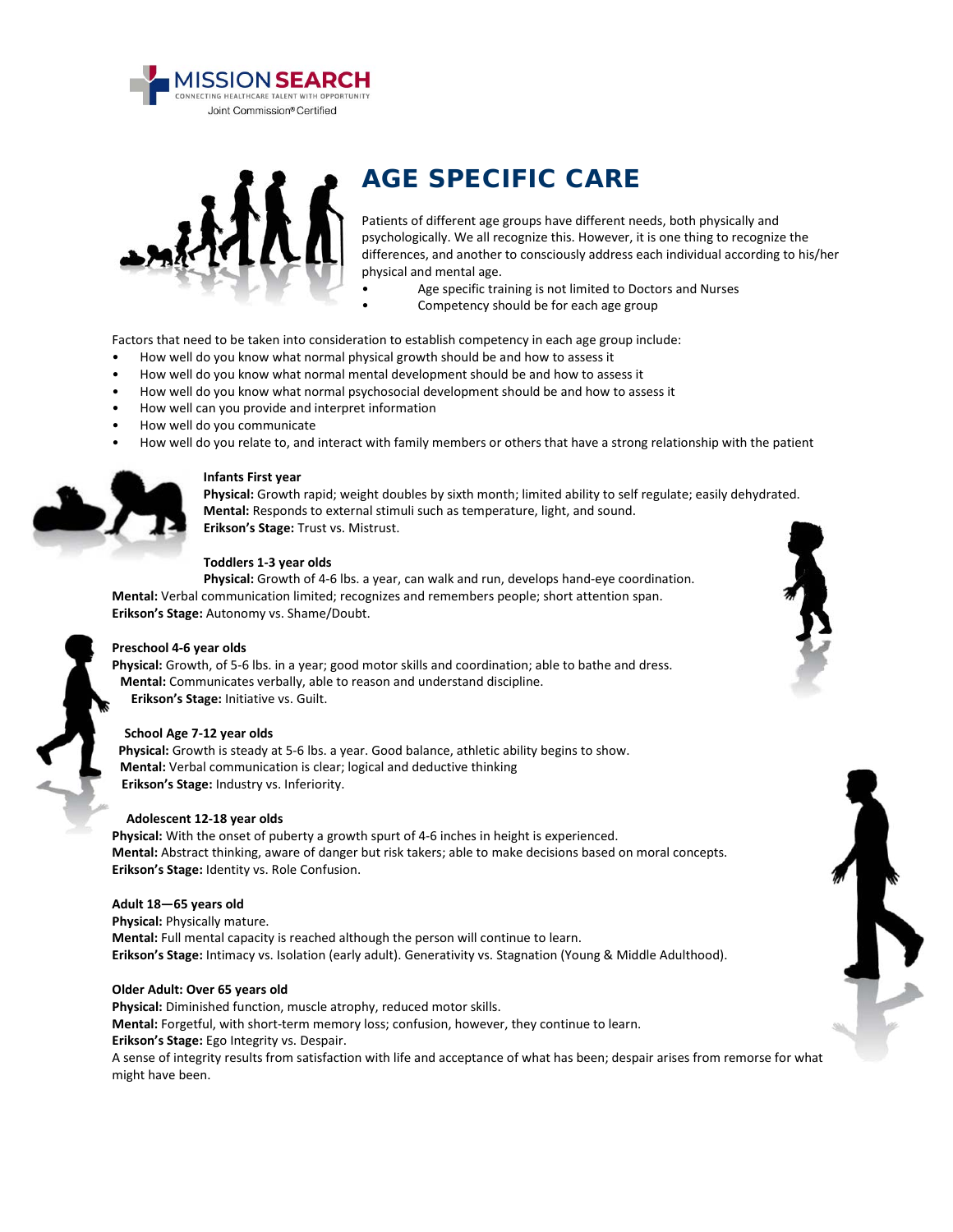



## BLOODBORNE PATHOGENS

#### **BLOODBORNE VIRUS:**

Know your occupational requirements to prevent exposure to HIV (AIDS) HBV (Hepatitis-B), HCV (Hepatitis-C) and others.

#### **SOURCE:**

#### **BLOOD**

- Wound drainage
- **Tissue**
- Other body fluids
- **Contaminated**
- materials



#### **ENTRY MAY BE THROUGH:**

- **Eyes**
- Nose
- **Mouth**
- Non-intact skin

#### **UNIVERSAL PRECAUTIONS:**

ALL blood exposures are considered potentially infectious – including undiagnosed exposures. Categories of exposure are Potential and No Potential.

#### **EXPOSURE CONTROL PLAN:**

- Job classification
- Personal protection
- Training/procedures
- Hepatitis-B vaccine

#### **PERSONAL PROTECTION EQUIPMENT**

To prevent exposure through eyes, nose, mouth, or non-intact skin:

• GLOVES are used when likely to touch the body fluids.

- Change after each patient contact.
- Use disposable exam/surgical gloves.
- Gloves are required for phlebotomy.
- Housekeeping gloves may be reused if intact, properly cleaned.
- Protective eyewear and are used if likely to have blood or body fluid droplets in the air.
- Gown is used if body fluids are likely to splash on clothing.
- Resuscitation equipment to avoid mouth-to-mouth contact.

The protection used will require some judgment for exposure risk for each clinical situation.

#### **INFECTIOUS WASTE-LINEN**

Bag and label before transport for disposal or decontamination per your local procedure (includes infection warning: "Biohazard").

#### **INSTRUMENTS CARE**

To prevent infection through cuts, punctures, or non-intact skin:

- Do not recap needles or bend, break or remove needles.
- Use caution when using, cleaning, or disposing of sharps/instruments.
- Place all disposable needle-syringe units and sharps into puncture-resistant container – immediately after use.
- If you have bloodborne cut or puncture incident, report for treatment with follow-up procedure. Be familiar with post-exposure prophylaxis procedures.

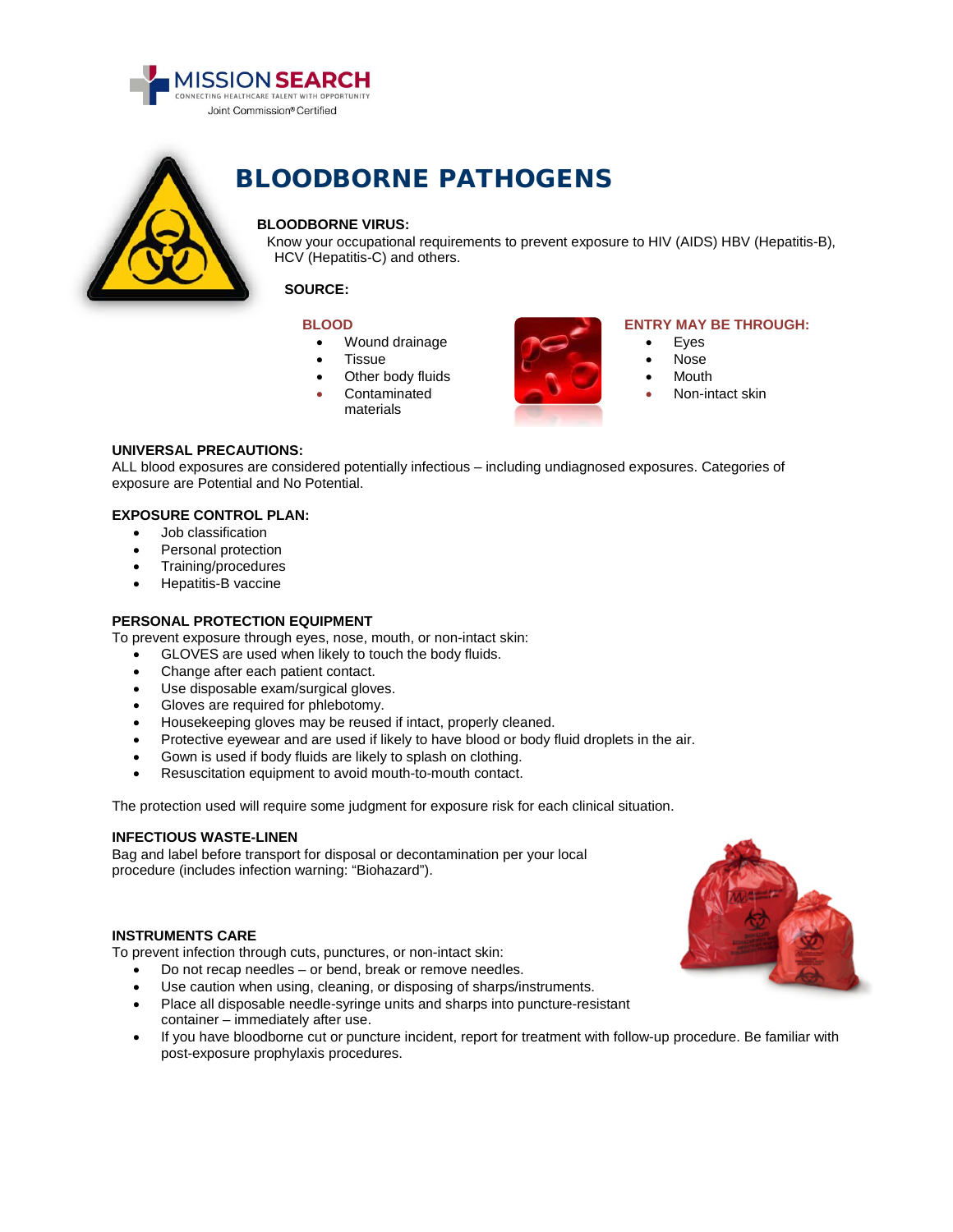

#### **HANDWASHING**



- Must be immediate and thorough.
- Before and after each contact
- After removal of gloves
- After exposure to contamination
- Wash other skin surfaces if exposed to infected body fluids.

#### **DISINFECTING**

Clean up and disinfect spills immediately  $-$  per policy.

Training is provided to protect you from infection exposure for your job.

#### **FACTS ABOUT HIV**

#### **(Human Immunodeficiency Virus)**

- **HIV** weakens the body's immune system (our defense against infections) which can result in life-threatening illness: (AIDS) Acquired Immune Deficiency Syndrome.
- **HIV** is transmitted by direct contact with infected blood or body fluids primarily by sexual contact, needle sharing, and infected pregnant woman to fetus.
- Symptoms may include: Swollen lymph glands (neck, underarms, groin), "night sweats," fever, weight loss, diarrhea, fatigue, white spots in mouth.
- Weakened immune system is prone to infections such as Pneumocystis corinii pneumonia, Kaposi sarcoma skin cancer.
- To date, no vaccine can cure AIDS. Anti-virals may be effective for prevention, particularly if administered in the first few hours after exposure. Prevention is the best option to control HIV.
- Risk of transmitting HIV in occupational health settings is extremely low. Infection control procedures are in place to protect against HIV exposure.
- Patient confidentiality of medical condition and sexual orientation is to be maintained.
- You are not at risk working alongside of worker with AIDS since HIV is not spread by occupational casual contact.
- For more information: Check local AIDS agencies, public health departments, or call the National Hotline 1- 800-342-AIDS.

#### **FACTS ABOUT: HBV**

**(Hepatitis-B Virus)**

- Hepatitis-B is a major occupational risk. Your infection potential depends on exposure to contaminated blood and body fluids.
- HBV is not transmitted by casual contact (touching, shaking hands, eating food prepared by infected person or from drinking fountain, telephone, or other surfaces).
- Hepatitis-B may have no symptoms, or be flu-like (fatigue, fever, muscle aches, nausea, vomiting, diarrhea, jaundice). HBV may cause cirrhosis, liver cancer.
- Hepatitis-B Vaccine is provided for prevention of HBV infection, and is recommended to health care workers:
	- o IF there is potential exposure to infected body fluids or
	- o IF there is exposure incident (also requires medical evaluation and counseling with follow-up written report for worker).



### ELDER ABUSE & NEGLECT

Elder abuse became nationally recognized in 1981 after the House Select Committee on Aging issued its landmark report Elder Abuse: an Examination of a Hidden Problem. The committee found that elder abuse was simply "alien to the American ideal." Because it is such a difficult concept to come to grips with, even abused elders are reluctant to admit their loved ones have abused them.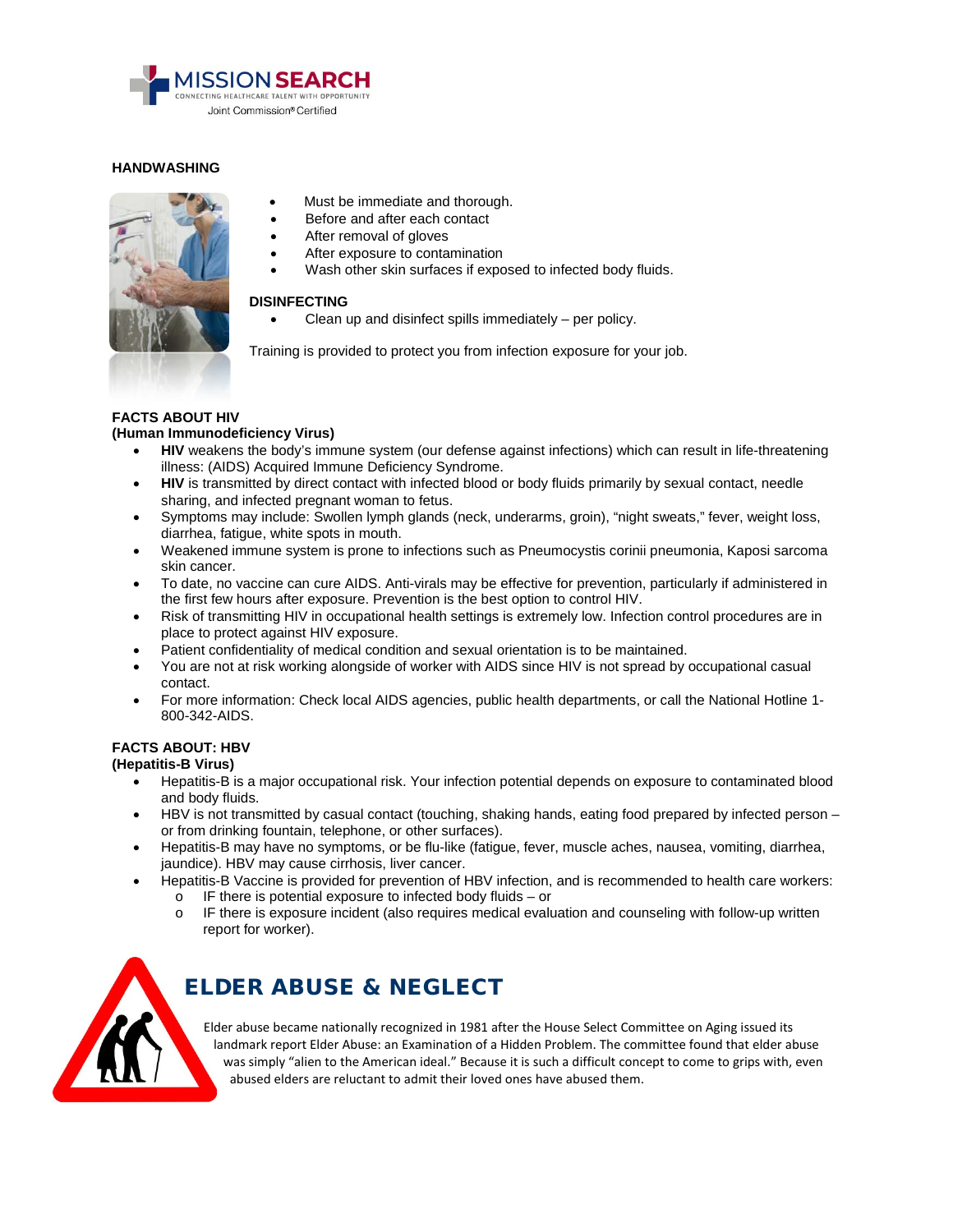

The committee defined the following types of elder abuse:

- **Physical**
- Passive Physical
- **Financial**
- **Psychological**
- **Sexual**
- Violation of Rights



There is no federal legislation to protect elders from abuse, neglect or exploitation, although most states offer some form of protection for elders or dependent adults. In most states, the Adult Protective Services Agency (APS) is the principle public agency that is designated to receive and investigate allegations of elder abuse and neglect.

Due to loss of independence and a forced reliance on others, elders are vulnerable to being abused in a number of ways. Morris (1998) defines a vulnerable adult as a "person with a physical or mental condition that substantially impairs his ability to care for himself."

#### **Assessment Data**

There is no comprehensive assessment tool that offers conclusive evidence that neglect, abuse or violence has occurred. In order to properly address survivors of abuse, healthcare professionals

must know the symptoms that are commonly seen in interpersonal violence and sexual assaults, and the common characteristics of the abuser. Many of the symptoms are subjective, so the healthcare team must piece together evidence to ascertain whether interpersonal violence has occurred or clients are at risk for violence.

Psychological abuse is a particularly difficult area to assess, as emotional relationships are very culture bound. Victims of abuse are often neglected. Families may deprive them of necessary articles such as glasses, hearing aids, or walkers. Some elders are psychologically abused by verbal assaults, threats, humiliation, or harassment. Families may also violate an elderly person's rights by refusing appropriate medical treatment, forced isolation, or unreasonable confinement, denying privacy or providing an unsafe environment. Some are financially exploited by relatives through theft or misuse of property or funds. Others are beaten and even raped by family members. The rate of abuse is unknown because many older people are ashamed to admit that family members have abused them and often fear retaliation if help is sought. The majority of victims are between the ages of 59-90. Older women are more likely to be abused and account for 75% of the reported cases.

#### **INDICATORS OF ABUSE**

#### **Physical/Neglect**

- Cuts, lacerations, puncture wounds
- Bruises, welts, discolorations
- Poor skin condition or poor hygiene
- Dehydration or malnourishment
- Burns, rashes, sores, lice
- Soiled bed clothing or bed
- Absence of hair, or hemorrhaging below the scalp
- Any injury that has not been properly cared for

#### **Psychological/Emotional Abuse**

- Helplessness
- Hesitation of talking openly
- Implausible stories
- Confusion or disorientation
- Anger
- **Fear**
- Depression
- **Withdrawal**
- Denial

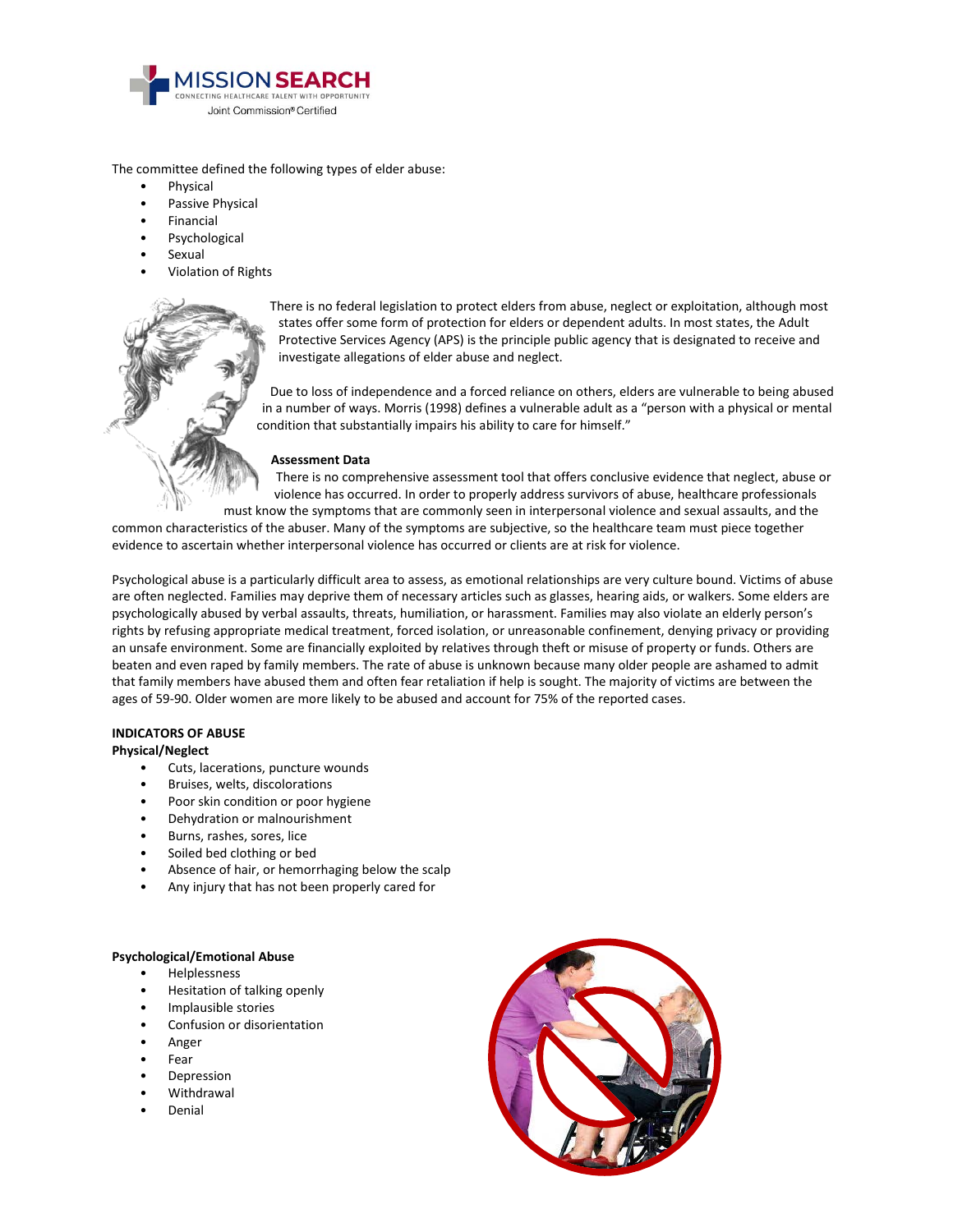

**Agitation** 

#### **Financial Abuse**

- Unusual or inappropriate activities in bank accounts
- Signatures on checks that do not resemble the older person's signature
- Power of attorney given, or recent changes or creation of a will
- Numerous unpaid bills, overdue rent when someone is to be paying these
- Unusual concern by caregiver that an excessive amount of money is being spent on the care of the older person
- Placement in a nursing home or residential care facility which is not commensurate with alleged size of the estate
- Lack of amenities, such as TV, personal grooming items, appropriate clothing
- Missing personal belongings

#### **Caring for the Abused Patient**

When questioning patients about the possibility of interpersonal violence or assault, the healthcare professional must quickly develop a rapport and create an environment that indicates that their personal experiences are acceptable topics to discuss. This allows them the opportunity to express their fears and concerns. This can be done by:

- Treating them with dignity, respect and concern
- Giving priority to them over non-emergency patients
- Placing them in a private and quiet area
- Not leaving them alone
- Speaking quietly and in a non-judgmental manner
- Using empathetic and active listening skills
- Not acting shocked or surprised at the details of their experiences
- Explaining any delays in treatment
- Asking permission to call family members or friends
- Providing information about community resources

#### **Interviewing the Abused Patient**

The type of questions will depend on the type of violence and whether the patient has told you that they have been abused. If they have told you they have been abused, you must ask specific questions about the abuse. If they have not, you must ask more open-ended questions to allow them to disclose sensitive information.

- Inform the patient that it is necessary to ask some very personal questions
- Use language appropriate for the age and developmental level of the abused patient
- Use conversational language or street language
- Keep questions simple, non-threatening and direct
- Pose questions in a manner that permits brief answers
- Indicate sensitivity to, and acceptance of the abused patient and state of confusion
- Avoid using leading statements that can distort the abused patient's report
- Do not criticize the abused patient's family
- You are required by law to report the abuse. Do not promise that you won't. No written authorization is required.

### FIRE-SAFETY

(Check with your facility for specific procedures)

**If you see fire or smoke in a patient area:**

#### Get help quick, then **R.A.C.E.:**

**RESCUE:** Take immediate lifesaving action, and close that door.

**ALARM:** No delay. Signal the alarm and notify switchboard.

**CONFINE:** Close doors and windows to prevent fire/smoke spread.

**EXTINGUISH:** Fight the fire only if you have been trained and it is still small.

**If you hear a fire signal:** (Check with your facility for specific procedures)

• All nurses report to your designated area promptly.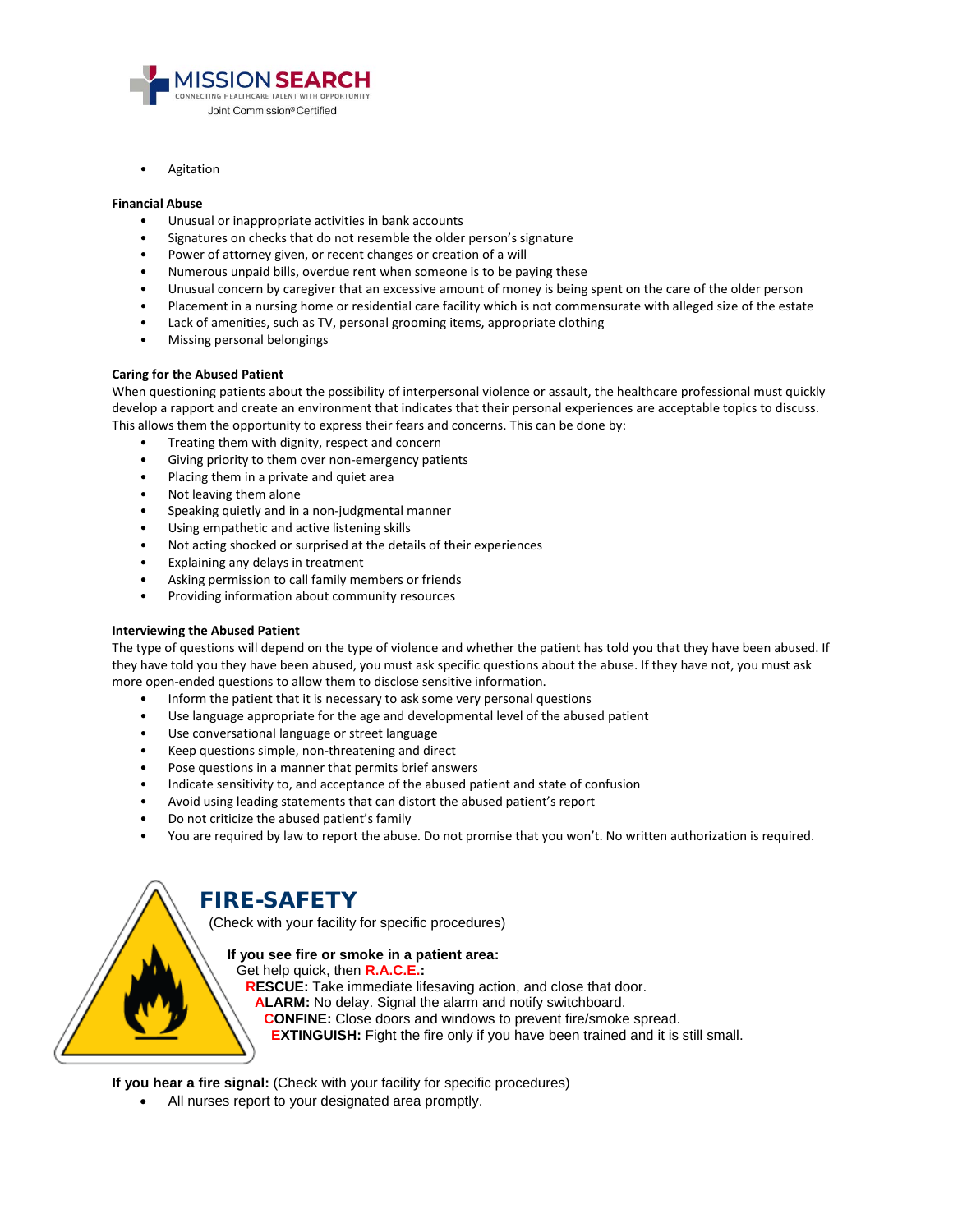

- If patient must know, reassure that a plan is in operation.
- Close doors and windows.
- Account for all patients.
- Instruct visitors per plan.
- Authorized personnel shut off equipment per plan.
- Prepare for evacuation.

#### **Check your area to identify**

- Fire Alarm locations and how to operate.
- Extinguisher locations and how to use them.
- Exit locations. Never wedge or block.
- Fire Doors close off corridors. Never block.
- Stairs, corridors are clear at all times.

#### **If you…**

**SEE SMOKE**: Give alarm – then try to find source. **SMELL SMOKE:** Report it to your supervisor – fast.

#### **ASSIGNED TASKS:** (Check with your supervisor)

**Switchboard Operator** calls Fire Dept. at once, gives priority to vital calls. **Service Departments** secure equipment, report per plan. **Assigned Maintenance Crew** reports to fire area with emergency equipment.

#### **INSTANT ACTION**

• If possible, smother fire with a blanket, pad, or coat - almost anything quick at hand.

**Never delay reporting a fire, rescuing anyone in immediate danger or closing doors to confine heat and smoke.**

#### **FIRE EXTINGUISHERS – LEARN TO USE THEM AND WHAT THEY ARE FOR "Classes" of fire:**





#### **OK to use water on "Ordinary Combustibles"**

Make it count – aim stream at base of flame (not at smoke). Use sweeping motion, keep low. If escape needed – close door.

#### **DO NOT USE WATER ON**

**"Flammable Liquids"**: Water splashes/spreads fire.

**"Electrical Fire"**: Water risks shock unless power can be shut off.

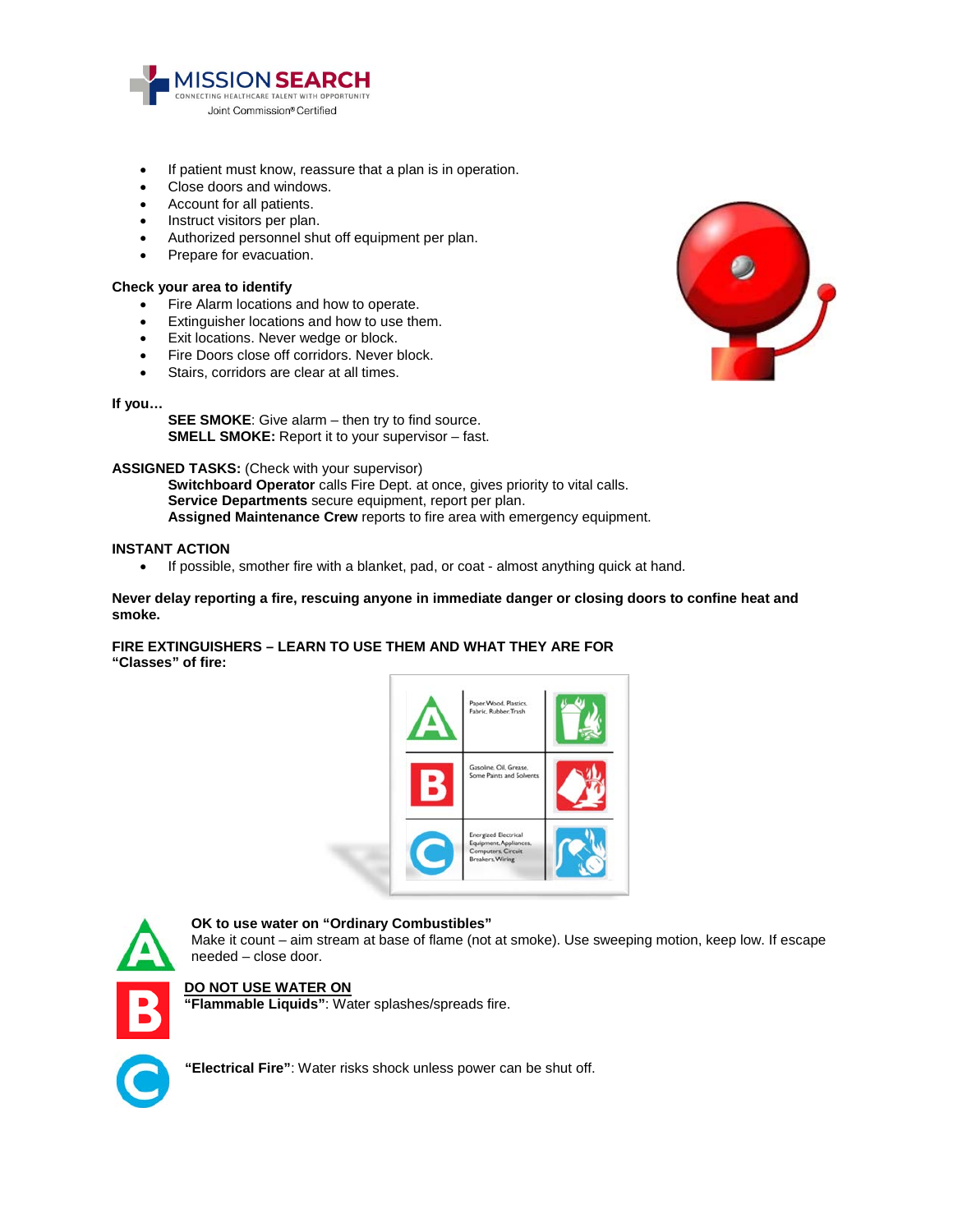

Instead, use Dry Chemical or CO2 Extinguisher. These smother "Electrical" or "Flammable Liquid" fires. Multipurpose Dry Chemical can be used on all fires.

#### **DISASTER PREPAREDNESS**

Medical services may dramatically increase at the same time utilities and other resources may be restricted. Planning is vital. Each department has an Emergency Preparedness Manual which can cover windstorm, flooding, earthquake, loss of utilities, and expansion of services. Know the location of this Manual and know your own responsibilities. More than ever, in a crisis we are a team providing vital medical services.

### HAZARDOUS CHEMICALS

It is required to know potential hazards of the chemicals you may use. Your facility Supervisor must provide specific Hazardous Chemicals training which should include:

- Program explanation
	- Safety data sheet and labeling for each chemical you may use
	- Direction for the care and use of any Personal Protection Equipment required at your job site



#### **Hazard Communications Program**

Employees and employer are responsible to keep a safe work environment. A written program shows how the Hazardous Materials Standard works, employees' rights to know, and includes inventory of chemicals.

#### **Labels and Material Safety Data Sheets**

A label contains basic information such as:

- **Manufacturer**
- Name of chemical
- Tells how serious hazard is "signal word"
- Type of hazard
- Precautions to take for safe handling
- May also include basics for first aid, spills, fire, storage, disposal, other.
- Must be replace if damaged

Material Safety Data Sheets contain more detailed information and instructions: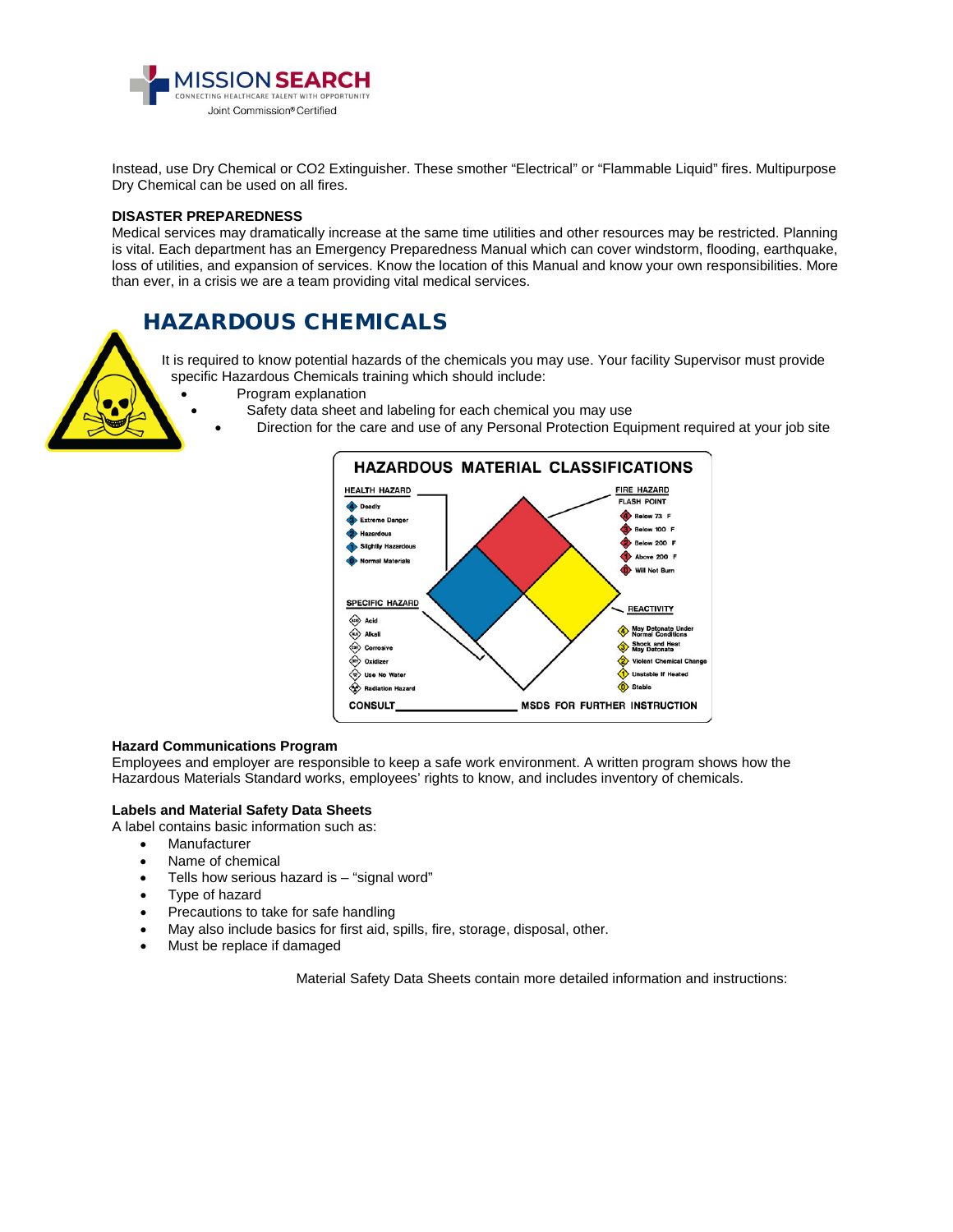

- Product name, manufacturer, chemical formula, severity
- Hazards, exposure limits
- How it looks and acts
- Temperature/concentration for ignition, fire fighting facts
- Effects, symptoms, first aid
- Causes for being unstable
- How to clean-up, disposal
- Personal protection equipment
- Any other details

#### **A HAZARDOUS CHEMICAL PROGRAM INCLUDES:**

**TRAINING -** Employees are informed of rights to know, and access to written program.

#### **INFORMATION (**of chemical)

- Health hazards
- Physical hazards
- How to detect chemical presence (appearance, odor, monitor, alarm)
- How chemicals can enter the body (exposure)
- How to use Labels (quick data) and Material Safety Data Sheets (detailed)

#### **PROTECTION**

- Controls and safety equipment
- Safe-work procedures
- Personal Protection Equipment (for each type of exposure)

#### **EMERGENCY**

- First aid if exposed
- Clean up spills
- Waste disposal system

#### **CHEMICALS IN BRIEF:**

You may not see, smell, or feel the presence of hazardous chemicals. You need to know basic hazards.

#### **PHYSICAL HAZARDS**



#### **Flammable Chemicals**

- A. These chemicals give off flammable vapors even at room temperatures.<br>B. When vapors are heavier than air, and most are, they concentrate into lo
- B. When vapors are heavier than air, and most are, they concentrate into low places.<br>C. Even a spark or small flame can produce a large fire
- Even a spark or small flame can produce a large fire

#### **To control these flammable vapors:**

- Keep in tightly-closed, approved container
- Use only in ventilated area or outdoors
- Have only small amount on hand
- Clean up or report spills or leaks fast
- Use approved waste disposal containers
- Wear required protection
- Keep in separate storage areas

#### **To control ignition sources:**

• Keep away from heat, sparks, flame.

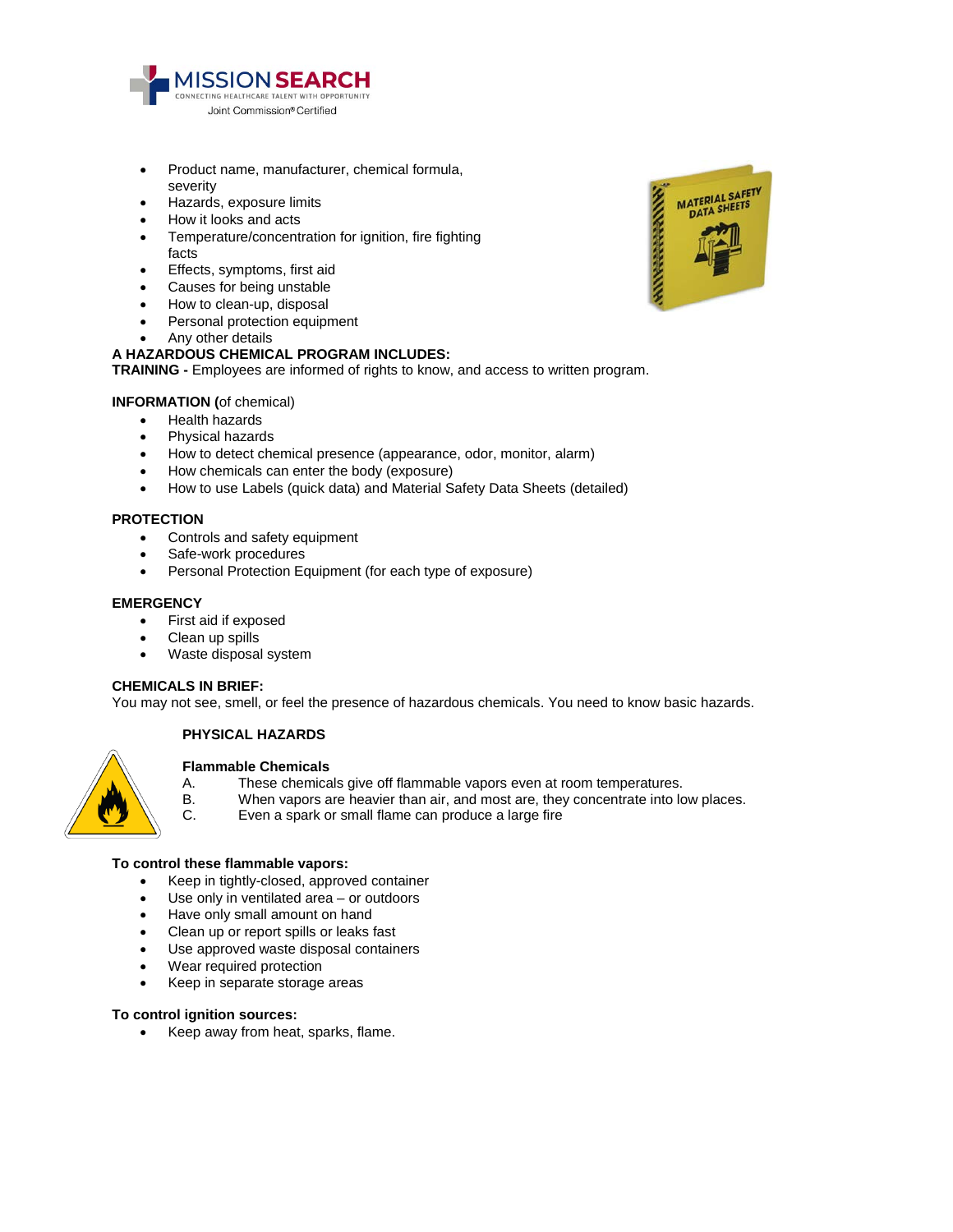



**Reactive Chemicals**

Reactive chemicals are highly unstable. A violent chemical change can be set off by certain conditions like heat, motion, water, decomposition, mix.

#### **HEALTH HAZARDS**



**Toxic Chemicals -** Can poison internal organs, nervous system, and brain.



**Corrosive Chemicals -** Can destroy or irritate living cells.

Exposure may occur immediately or take time. Entry may be through:

- Eyes (mucous membranes)
- Nose (inhalation)
- Mouth (ingestion)
- Skin (absorption)

#### **PROTECTION:**

- Use equipment and controls
- Practice safe work procedures
- Use Personal Protection Equipment (for each type of chemical, concentration, form).
- If you are given an unsafe task or not provided necessary training for your job assignment, notify your Mission Search consultant



### INFECTION CONTROL AND TB

Infection Control Procedures apply for all contagious diseases.

#### **INFECTION EXPOSURE**

There are several ways disease-causing agents get from one person to another:

- Airborne or droplet infection (e.g. [colds,](http://www.cdc.gov/germstopper/home_work_school.htm) flu).
- Animal borne or insect borne infection (e.g. rabies, malaria, Lyme Disease).
	- Blood borne infection (e.g. [HIV,](http://www.cdc.gov/hiv/) hepatitis).
		- [Food borne](http://www.cdc.gov/ncidod/diseases/food/index.htm) o[r water borne](http://www.cdc.gov/healthywater/disease/index.html) infection (e.g. salmonella, giardia).
		- Sexually transmitted (e.g. Chlamydia, gonorrhea, syphilis).
- Other direct contact (e.g. some kinds of warts, scabies).
- Indirect contact (e.g. colds and [flu](http://www.cdc.gov/germstopper/home_work_school.htm) carried from person to person on dirty tissues, money, door knobs, phones, computer keyboards).
- Air ventilation
- Insects / parasites

#### **Infection Control**

Isolate body substances and other sources of infection by following these procedures:

• Wash hands before/after each patient contact, after exposure, after glove removal, before/after shift, before eating, after toilet, after blowing nose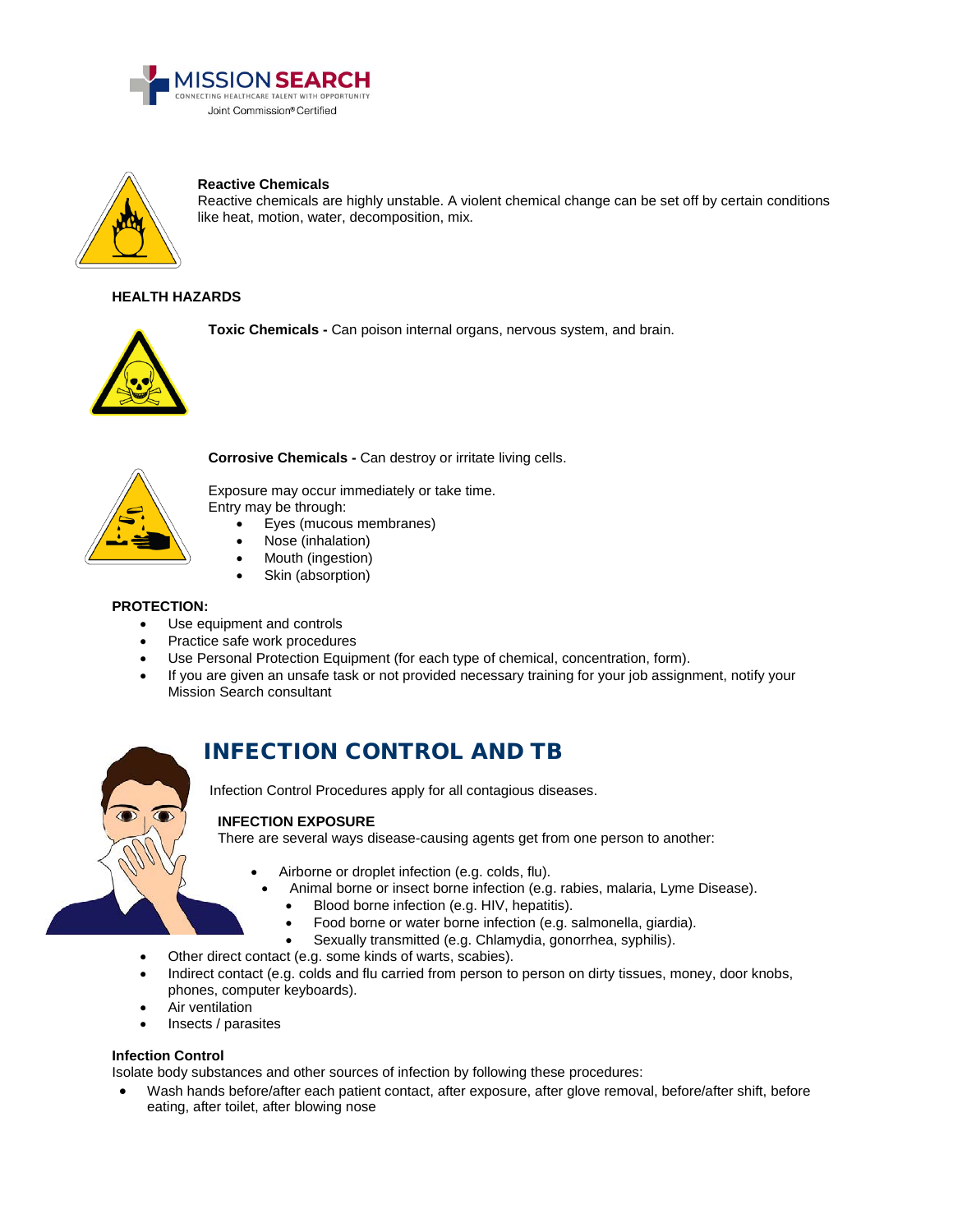

- Dispose of needles and sharps into puncture resistant container immediately. Prevent needle sticks do not bend, remove or recap.
- Wear gloves when likely to touch a body substance, mucous membrane, or other potential contamination (if activity is at risk).
- Wear protective eyewear/mask if procedure releases droplets into the air.
- Wear gown-apron as needed if splashing may soil clothing.
- Properly handle, bag and label infectious material before transport. Precautions vary follow facility, local, state, and federal policies.
- Clean up infectious spill immediately –wear gloves or report as per facility policy.
- Isolate See supervisor for detailed facility procedures.
- Ventilate Negative air pressure exhausts airborne germs safely outside.





#### **Practice good infection control**

- When you are sick keep your germs to yourself and stay home from work or school. Notify supervisor for medical help, report infection exposure.
- When you are well stay a safe distance (2-3 feet) from those who are sick.
- If you are given medication to treat an infection, be sure to finish your prescription. Stopping too soon may lead to resistance, making future infections harder to fight.
- Wash hands frequently and completely
- Use alcohol gel or hand rubs in place of soap and water only if hands are not visibly dirty and the solution contains at least 60% alcohol.
- Take advantage of vaccines that are available to prevent serious illnesses. Keep health tests and immunizations up-to-date as required for your job.
- Personal hygiene shower/bathe daily, keep hair clean (restrained at work), wear clean uniform daily, leave jewelry home.
- Maintain good health. A strong body resists infection sleep, exercise, diet.

#### **TUBERCULOSIS**

"TB" is an infectious disease spread person to person through the air into the lungs.

#### **Symptoms**

May feel weak/sick, fever, night sweats, weight loss – cough (blood possible) chest pain. Can cause body damage – even fatal

#### **TB EXPOSURE**

When sharing the same breathing space, as in healthcare settings, within family, crowded areas, group, and homeless shelters.

When body's germ defense (immune system) is weakened by such as HIV/AIDS, diabetes, and certain cancers.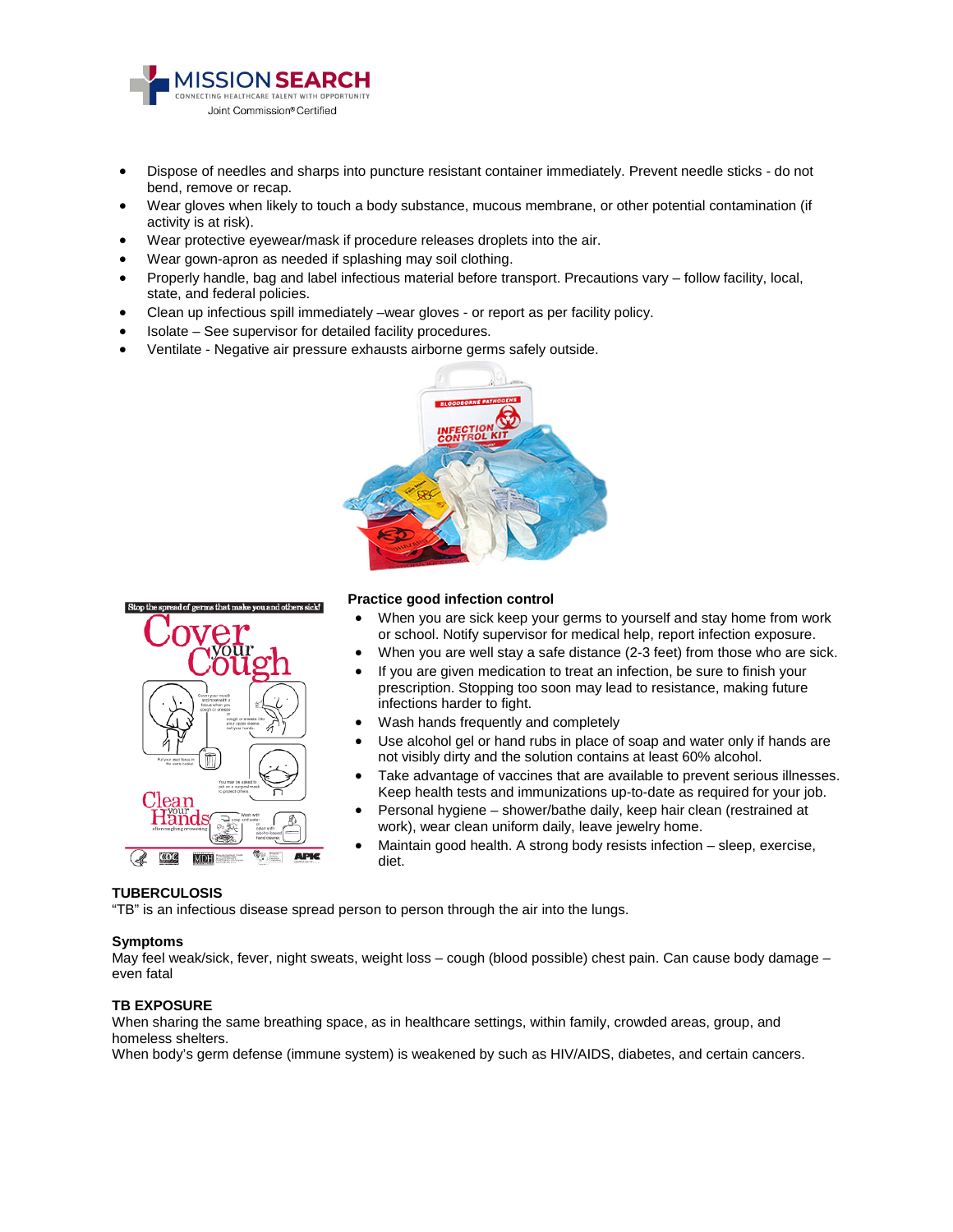

Potential healthcare TB exposures may be:

- If entering "isolation" area
- During procedures that cause cough, aspiration
- When transporting a known or suspected TB case
- By possible undiagnosed patients as in emergency triage area

#### **TB CONTROL**

Identify the person with TB disease isolate immediately to limit germ exposure, and then give prescribed treatment.

#### **HEALTHCARE PROFESSIONALS**

"TB" exposure is a recognized risk in healthcare facilities. Infection control procedures minimize your exposure.

• Know when you are "at risk"

- Protect and care for patients
- Protect your work environment

• Know your responsibilities • Know the control procedures

#### **TB SKIN TEST**

- If it is a "positive" reaction other tests determine if it is TB disease which requires immediate isolation and treatment until it is not contagious.
- If test shows TB Infection it is not contagious, but potential risk to develop TB disease exists (which is contagious).
- Medication is provided to treat TB Infection while a normal work schedule continues no symptoms.

#### **RESPIRATOR**

- Required respirator is worn when exposed to patient with known/suspect TB disease
- Respirator must be properly fitted and maintained
- TB is prevented by Infection Control and treated with medication.

#### BASIC MEDICAL FACILITIES SAFETY

These are general safety rules. See your supervisor for specific facility requirements.

#### **YOU AND YOUR JOB**

- Always avoid shortcuts. Do each job the right way, it is the safe way.
	- Know your job procedures. If in doubt, ask a supervisor.
	- Arrive at work rested, clean and in good health.
- Wear proper clothing. Torn or loose fitting clothes, jewelry, high heels, sandals, or clogs can cause accidents.

- If you feel ill at work report to supervisor. Get medical aid to protect yourself and others. Keep health tests up to date.
- Protect your spine; use your strong legs and arms to lift. Check before you lift, if heavy/awkward – get help.

#### **SAFETY**

- Report unsafe conditions to supervisor right away. Do not try amateur repairs.
- Report unsafe acts to your supervisor before someone may get hurt.
- Get medical aid even for small injuries. Delay can make it worse.
- Report any incident right away (even if no injury) to help prevent other problems.
- At incident be helpful, courteous, and do not argue or discuss conditions. Get supervisor to document conditions.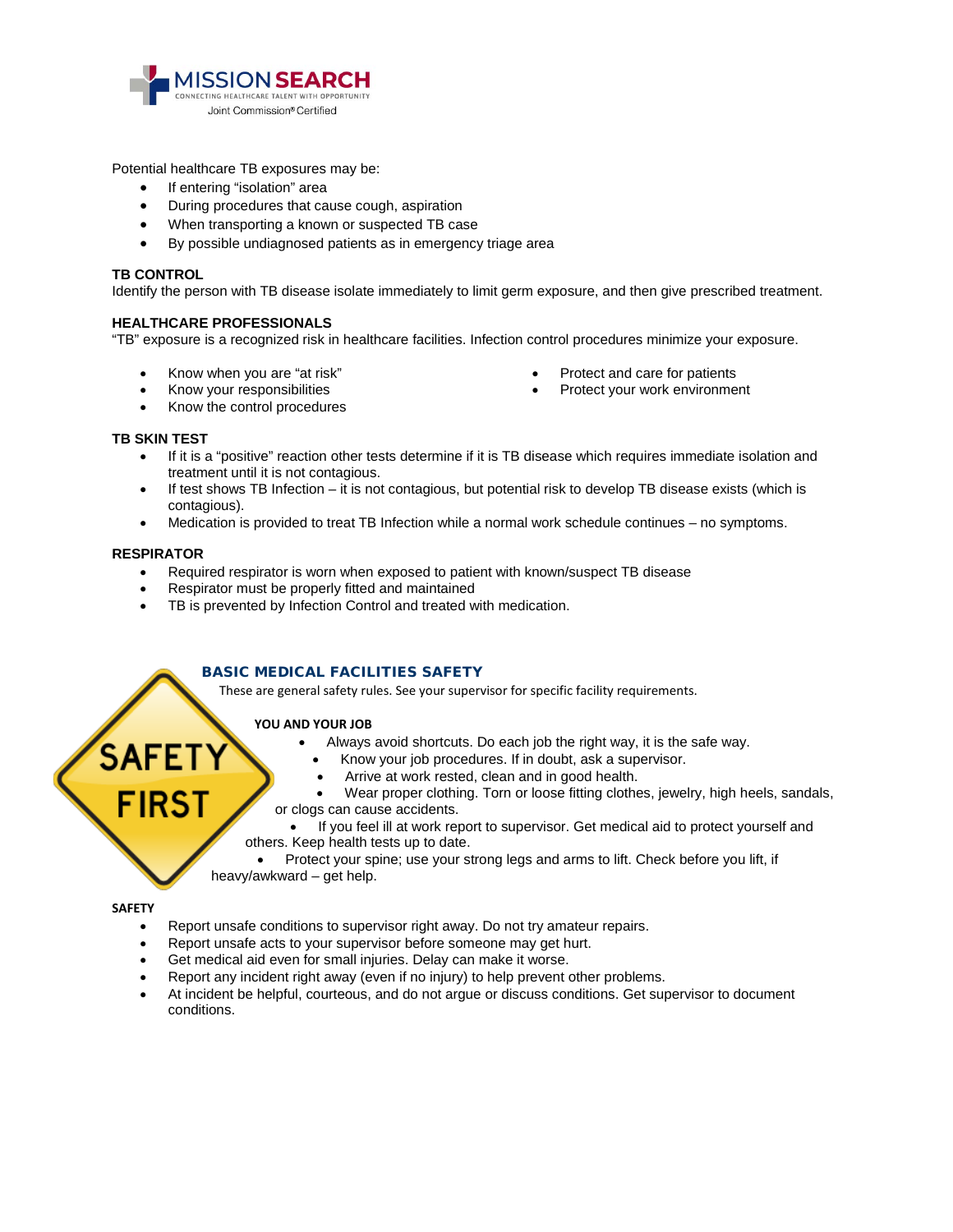

#### **ISLES AND HALLWAYS AND OTHER COMMON AREAS**

- Keep isles clear always. Residents can trip easily.
- Do not rush; it is dangerous to you and others.
- Watch out at corners and doorways
- Warning signs help you prevent incidents. Obey them and remind others, too.
- Horseplay is NOT allowed. Practical jokes can cause serious injury.
- Do not let a fall happen. Get rid of the anything that may throw you off balance, clean up spills right away.
- Small items under foot are a hazard too; pick them up when you see them.
- If you cannot reach the top, get a stepladder or stool.
- On stairs a little attention is needed. Use handrail, take just one stair at a time.
- Expect the unexpected give support, keep watch…especially in the bathroom and hallways.
- Clean up broken glass with a brush (not fingers). Wrap in paper to protect others' hands too.

#### **CARTS, BEDS, AND WHEEL CHAIRS**

- Push carts slowly. Keep load low to see ahead. Get help with a big load.
- Push carts from end (not from sides) to avoid smashing your fingers.
- Pull carts through swinging doors (do not ram through).
- On ramp, control cart from low side.
- At elevator, be sure floor is at level before moving. With wheelchair, always back on/off.
- When assisting resident on or off chair, be sure to set wheel brakes, foot rests up.
	- Secure patient. If restraints are used, check regularly to avoid any slipping or tightening problems.
- Do not operate beds and other equipment unless authorized. (Lock bed casters and store bed cranks as required).

#### **ELECTRICAL EQUIPMENT**



- Keep cords out of traffic.
- Shock danger:
	- o Keep water/electricity apart
	- o Keep hands dry and prevent dampness near electrical equipment.
- Protect cords, plugs, and appliances from damage.

Before use, inspect electrical equipment for damage. If you see a problem, do not use - report it to maintenance department.

#### **FIRE SAFETY**



- In case of fire you need to preplan and practice make no mistake. Know now.
	- FIRE DRILLS teach you to RACE:
	- o Rescue (immediate life threat)
	- o Alarm (never delay)
	- o Confine (close all doors)
	- o Extinguish (know the "ABCs")

• Know how to prevent fire: smoking rules, flammable liquids and oxygen use, trash clean up, electrical care.

#### **PATIENT SAFETY**



• Answer signal bell right away to avoid patients getting up when unable.

• Keep things within easy reach. If bedpan or urinal is needed, tell patient to use signal bell for aid.

- Use bed side rails on both sides when "ordered" or when conditions require.
- Have infirm patient secured when transported or sitting.
- Medication: Double check label with doctor's orders.
- Toxic materials need special care keep in clearly labeled containers, away from food.
- Put toxic materials away no delay. Keep in locked cabinet to protect residents.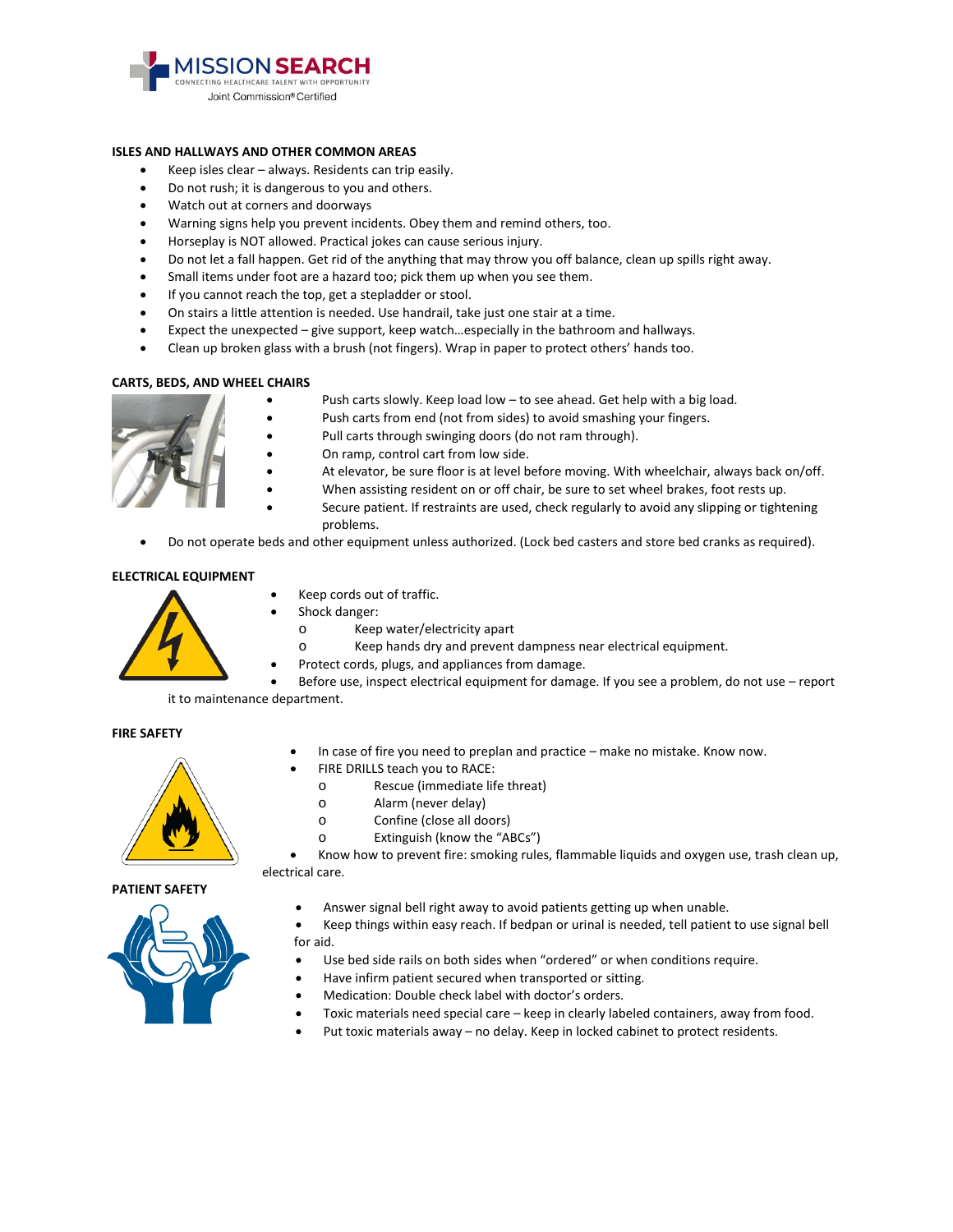



### PAIN MANAGEMENT

### **The Joint Commission standards summary: Standard RI.1.2.8**

Patients have a right to appropriate assessment and management of pain:

- Initial assessment/reassessment to address pain
- Education of all relevant providers in pain assessment and management
- Patient/family receive information re: role in managing pain, side effects, limitations
- Consider personal, cultural, spiritual, ethnic belief, in communications
- Orientation includes competency on pain assessment and treatment
- Staff education target pain management
- Pain is a "fifth" vital sign



#### **Standard PE 1.4**

Pain is assessed in all patients

- All get initial assessment
- Scope of treatment based on care setting and services provided
- More comprehensive assessment performed when warranted
- Assessment measures pain intensity and quality character, frequency, location, and duration of pain appropriate to age of patient
- All is recorded to facilitate regular reassessment and follow-up according to criteria developed by the organization

#### **Standard TX.3.3**

Policies and Procedures address

- "As needed" (PRN) and scheduled prescriptions or orders and times of dose administration
- Appropriate use of patient-controlled analgesics (PCA), spinal/epidural, or intravenous administration of medications and other pain management techniques in the care of patients with pain

#### **Medications can help manage pain.**

- Non-opioids are used to treat mild to moderate pain
- NSAIDs help reduce pain, swelling, fever and bone pain
- Acetaminophen reduces pain and fever but not swelling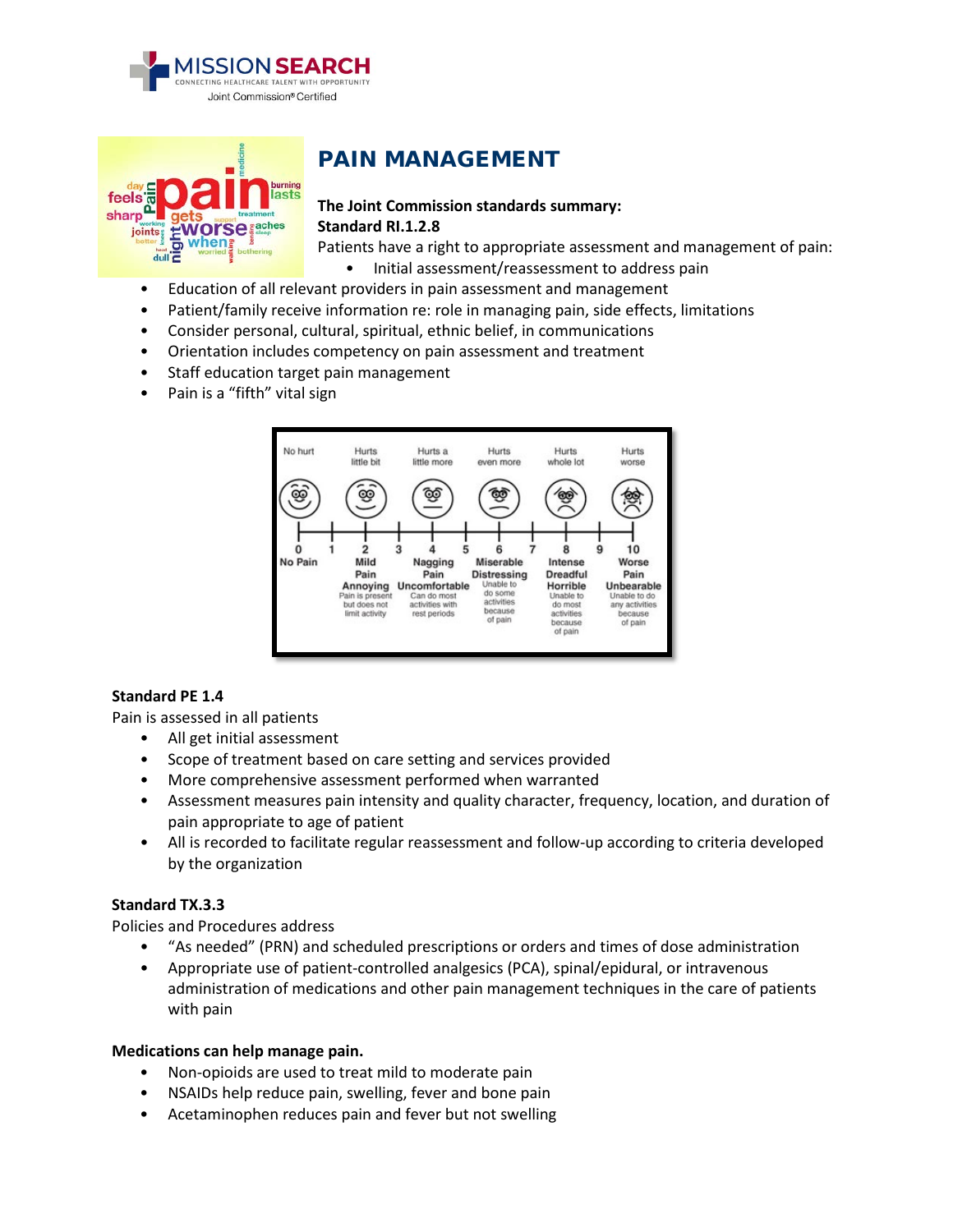

- Skeletal muscle relaxants have additive analgesic effects when used in junction with NSAIDs
- Severe pain can be treated with a combination of opioids and other drugs like NSAIDs



#### **ALL Patients have a right to pain relief:**

**What is pain?** Pain is any kind of discomfort anywhere in your body. People feel pain in different ways. Many things can affect each individual's experience of pain. Pain is whatever a patient says it is.

#### **What are the common barriers to pain:**

There are many common barriers to pain management. These include:

- Fear of addiction and over-dosage
- Fear of side effects from medications
- Fear of obscuring the diagnosis
- Reluctance of patients to complain of pain or demand pain treatment
- Cultural differences in pain expression
- Lack of standardized methods of communicating about pain
- The use of the IM route instead of PO, IV or intraspinal
- PRN dosing instead of around the clock scheduled doses to control pain

#### **Document:**

Include location of pain, quality/characteristics and rating, using the (0-10) pain scale. The effectiveness of the treatment, and that the patient states acceptable relief must also be documented.

Be involved in pain management:

- **A**ssess often
- **B**elieve always
- **C**hoose the appropriate intervention

#### **Use the right medication**

#### **Opioids**

- Opioids are used to treat moderate to severe pain
- May be used for acute or chronic pain
- Safe and effective when used correctly
- Routes of administration PO, SQ, IV, IM, Transdermal, Rectal Suppositories, PCA, Intraspinal, and Transmucosal, Less long-term damage to body systems than from other drug groups

#### **Non-Pharmacological Therapies**

- Massage therapy, guided imagery and therapeutic touch can help with relaxation and comfort.
- Heat and cold therapy are used for muscle spasms, swelling and relaxation.
- Acupuncture.
- TENS uses mild electrical current on the skin to block pain signals to the brain.
- Exercise promotes strength and endorphin release.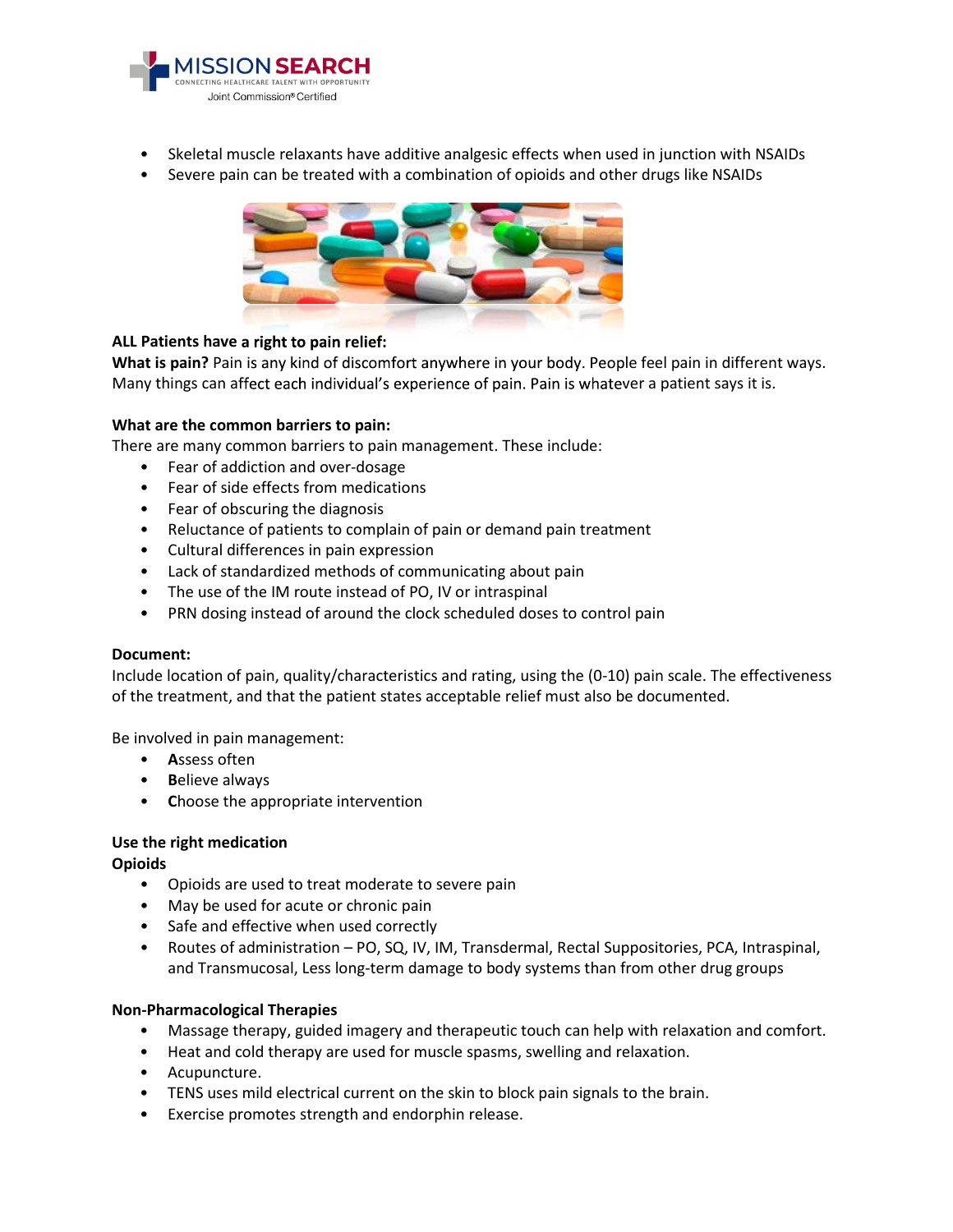PATIENT TRANSFERS SAFETY

• **Never lift alone.** Unless the patient can do most of the work, use an assistive device such as a mechanical lift or a transfer board, or wait until someone is free to help you.

Have a partner when moving a patient up in the bed and three helpers when transferring a patient from bed to stretcher, especially if the patient is heavy.

• **Coordinate your moves** by lifting together on a predetermined number or signal.

• **Remove all obstacles**. Before lifting a patient, move any unnecessary furniture, equipment, pillow, and electrical cords - anything that would force you to twist and bend to get

around it - out of the way.

- **Follow good rules of body mechanics.** Don't lift while flexing, extending, or rotating your spine. This shifts the weight distribution over the discs of your back.
- **Keep your center of gravity** the point at mid-pelvis where your bulk is centered above your legs and feet.
- **Lift keeping your back straight**, your feet a comfortable distance apart, and your knees slightly bent.
- **Position the patient** at or just below your waist level.

**SSION SEARCH** 

Joint Commission® Certified

- **Do not lift with your back muscles**.
- **Use your arms and legs** and tighten your abdominal muscles and your body weight to lift. The upper thigh muscles are the best for lifting.
- **Exhale** when lifting.
- Listen to your body. If you are sore, stiff, or tired, or feel pressure in your back, stop and rest.
- **Learn to say no.** When a heavy patient is unable to assist and you think you or the patient could get hurt, get help. You sometimes need more than just good technique.



#### **MOVING A PATIENT UP IN BED WHEN HE/SHE CAN ASSIST**

- Stand facing the head of the bed with your knees bent, back straight, and feet slightly apart. Your weight should be on your back foot.
- Lock arms with the patient. Support her/his neck or shoulders with your other arm. Your partner on the other side of the bed should do the same.
- Ask the patient to bend her/his knees and push with the heels as you and your partner shift your weight to the leg nearest the head of the bed.

#### **MOVING A PATIENT UP IN BED WHEN HE/SHE CANNOT ASSIST**

- Place a draw sheet under the patient from shoulders to mid-thigh.
- Stand opposite your partner with your feet a shoulders-width apart, knees bent, and back straight.



### BASIC GUIDE TO PREVENT BACKACHES

#### **LIFT FROM SITTING**

To assist from sitting to standing position:

- Get close
	- Bend knees
- Together you both push up in one easy motion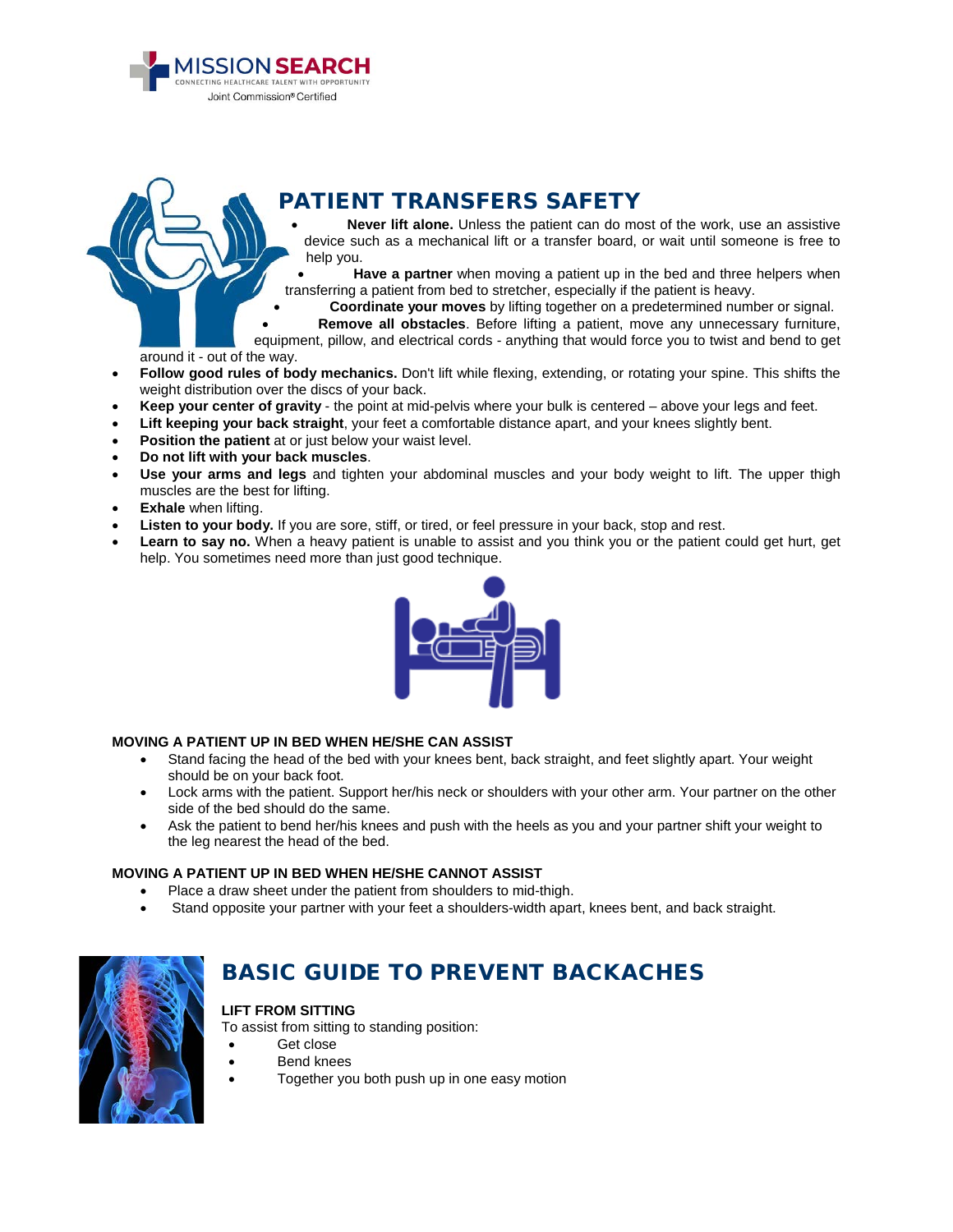

#### **LIFT FROM A FALL**

- Step back
- Pull, to steady against you—or slide gently to the floor as you drop safely to knee
- Make patient comfortable, get help

#### **PULL UP IN BED**

- Ask patient to push up while you pivot. Work together
- Pace yourself
- Mechanical aids help

#### **BENT OVER AT BEDSIDE OR CHAIR**

Plan your workspace to keep good posture in everything you do:

- Pull up a chair
- Kneel
- Bend your knees
- Brace one hand

Keep changing your position to prevent your low-back muscles from stiffening up.

#### **WHEN MAKING A BED**

- Raise bed
- **Bend knees**
- Walk around

#### **CONDITIONING**

- Flex stretch before each lift.
- Get vour muscles ready for action after resting, sitting, driving, or if tense: warm up
- Tighten up your stomach to straighten your posture (abdominal muscles support your back)
- Keep exercise in your life. Build strength and endurance to prevent muscle fatigue. Even 10 minutes each day will help

#### **RELAX**

Take deep breaths anytime, anywhere; 3 -4 time per session will make you feel refreshed.





### RESTRAINTS

JCAHO revision to standards for restraint or seclusion of individuals includes: Restricts use of restraints or seclusion to emergency situations where there is an imminent risk the individual may physically harm himself or others, and then only as a last resort.

#### **Behavioral Restraint and Seclusion Management:**

• A restraint is used when there is an imminent risk of a patient physically harming self or others. The use of restraint or seclusion to manage behavior is an emergency measure that is reserved for those occasions when unanticipated, severely aggressive, or destructive behavior places the patient or others in imminent danger. These are not specific to the treatment setting, but to the situation the restraint is being used to address.

- Seclusion is the involuntary confinement of a person in a room or an area where the patient is physically prevented from leaving, i.e. any room where the door is locked, shut, or blocked and the patient is unable to leave.
- A chemical restraint is a drug used to control behavior or to restrict the patient's medical or psychiatric condition.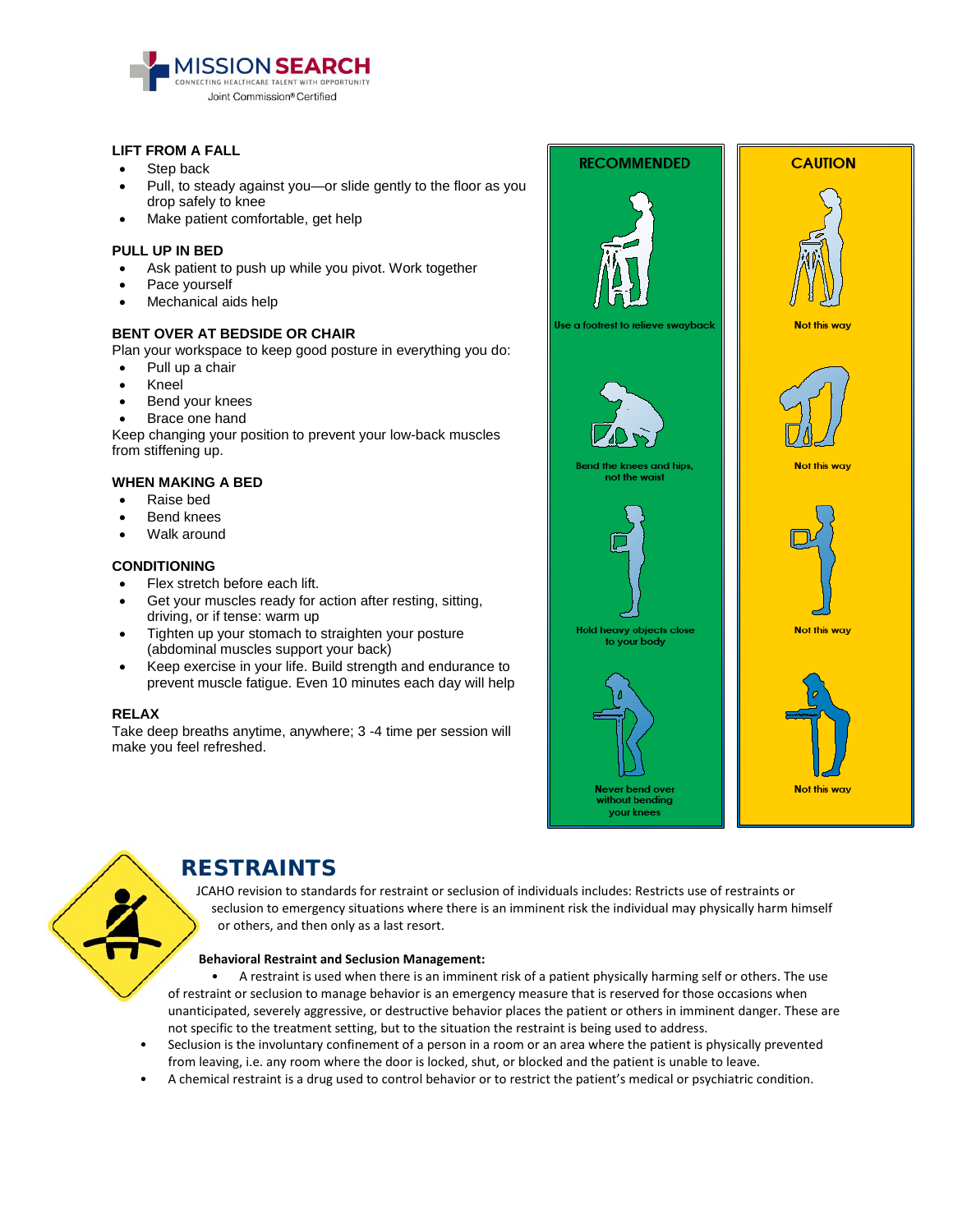

JCAHO believes its emphasis on health qualified, capable staff who are trained to defuse emergency situations safely and quickly provide for an equal or greater level of protection. Specific new standards include the following:

- Staff is trained and competent to minimize the use of restraints and seclusion and in using them properly when required.
- All individuals placed in restraints or seclusion, regardless of age, must have an order for restraints or seclusion issued by a licensed independent practitioner within one hour of the initiation of the restraints or seclusion. Such order may be issued verbally.
- An individual must be evaluated in-person by a licensed independent practitioner within four hours of the initiation of restraints or seclusion for adults aged 18 and older and every two hours for individuals aged 17 and younger.
- Upon expiration of an order for restraints or seclusion, a new order-either written or verbal– must be issued by a licensed independent practitioner within the range of one hour for children under age nine to every four hours for adults.
- Individuals who continue in restraints or seclusion must be reevaluated in person by a licensed independent practitioner every eight hours for individuals aged 18 and older and every four hours for those 17 and younger.

#### **Monitoring Requirements and Termination of Restraint Use**

Assess the patient at least every two (2) hours for the following:

- Signs of any injury associated with the application of restraint
- Need for continuation of restraint
- Nutrition / Hydration
- Circulation and range of motion
- Vital signs
- Hygiene and elimination
- Physical and psychological status and comfort
- Whether less restrictive methods of restraint may be appropriate

#### **Alternatives to restraints**

After completing a patient assessment and determining therapeutic intervention is not appropriate, you must consider alternatives to restraints.

Alternatives Include:

- Self-releasing safety belt
- Self-releasing roll belt
- Self-releasing lap belt
- Enlisting family members to sit with patient
- Patient room placement near the nurse's station
- Familiar music and/or objects
- Quiet environment with adequate lighting
- Use of hearing aid and/or glasses
- Distraction with food or activity
- Frequent checks by staff
- Clocks and calendars
- Consistent staff assignments
- Uninterrupted sleep
- Exercise programs
- Bed and chair alarms
- Foot and back massage

#### WORKPLACE VIOLENCE

Watch your surroundings, watch your activities, watch people, and know your facility emergency plans. Report things that you think are not safe and may contribute to the potential for violence. Don't be a victim.

Many factors contribute to the high rate of workplace violence incidents:

- Police and the criminal justice system have increased the use of hospitals for criminal holds and the care of disturbed and violent individuals.
- An increasing number of acute or chronic mentally ill patients are being released without follow-up care.
- Hospitals have drugs and money, making them good robbery targets.
- Many hospitals have relatively unrestricted movement of public, plus long waits in emergency rooms leading to high frustration levels.
- More patients mean more gang members, more addicts and more distraught family members.
- Healthcare workers are often isolated with patients.
- Parking areas are often poorly lit and remote.

#### **Bottom line:**

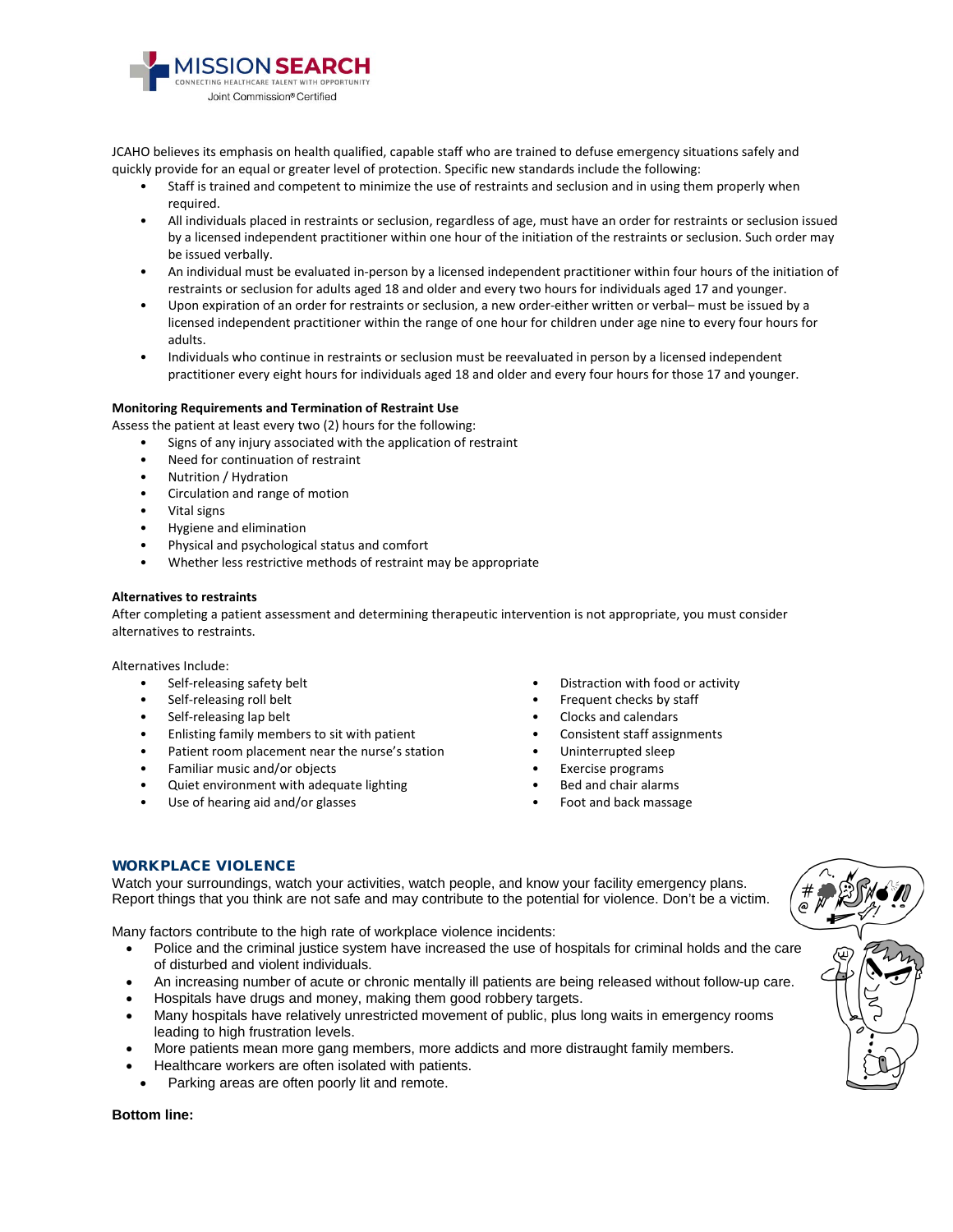

The potential for violence is there and it is real. It increases with patient volume. As a healthcare worker you are at higher risk than most other employee populations. As a direct consequence, you need to be more aware of things you can do to reduce this risk.

#### **Observe your Surroundings**

- Is access to areas other than waiting rooms restricted—particularly drug or pharmacy areas?
- Are lockable employee restroom facilities available separate from patient facilities?
- Are all areas well lit, including indoor and outdoor areas?
- Is there always trained staff available?

#### **Review the Procedure**

- Is there a procedure for reporting assaults and is it working?
- Is there a list of "restricted visitors"?
- Is there a sign-in procedure with passes for areas such as nurseries and pediatrics?
- Is there a way to communicate information on "problem patients" that does not break confidentiality laws?
- Is there a system to provide security escorts?
- Do employees wear badges so you can identify them from visitors?
- Are there contingency plans in place for treating patients or visitors that are aggressive?

#### **What To Do If You Are A Victim**

- If someone becomes verbally abusive or threatening, try to calm them down.
- If someone engages in inappropriate behavior such as touching or grabbing you, make sure that you clearly explain that there is a zero-tolerance policy on violence.
- If you are the victim of a violent physical act, yell for help immediately, protect yourself in the best way that you can and try to get away.
- If you see someone else becoming a victim try to intervene. Having a second person concerned about their problems will often relieve tension in an angry person.
- If it is an incident involving weapons of deadly force like a robbery or hostage situation, don't be brave; Hide.

#### **Follow-up**

- Report every action. No matter how trivial or serious, no matter how you feel.
- Cooperate fully in any follow-up investigation. Remember, an act of violence meets the definition of an accident.
- If an act of violence was perpetrated on one of your co-workers, be supportive not judgmental. Learn from the incident.
- If you are a victim of a major violent incident, don't be afraid to ask for follow-up help. It is not uncommon to ask for counseling after a stressful or traumatic event.

#### **Site Specific Training**

Your workplace should have a policy and orientation on preventing violence and on minimizing the effect if it occurs. This would typically include the following topics:

- A Workplace Violence Prevention Policy
- Risk factors that cause or contribute to violence
- Early recognition of escalating behavior
- Ways to defuse or prevent volatile situations
- A response action plan, including assistance, alarms and communications
- Ways to deal with hostile people other than patients, such as family, friends and relatives
- Ways to protect yourself, such as the "buddy' system"
- Procedures for reporting incidents, and record keeping
- Policies and procedures for obtaining care and counseling

If you are not offered orientation when you start, ask about it. It is important for you to know what resources are available to help you if trouble arises.